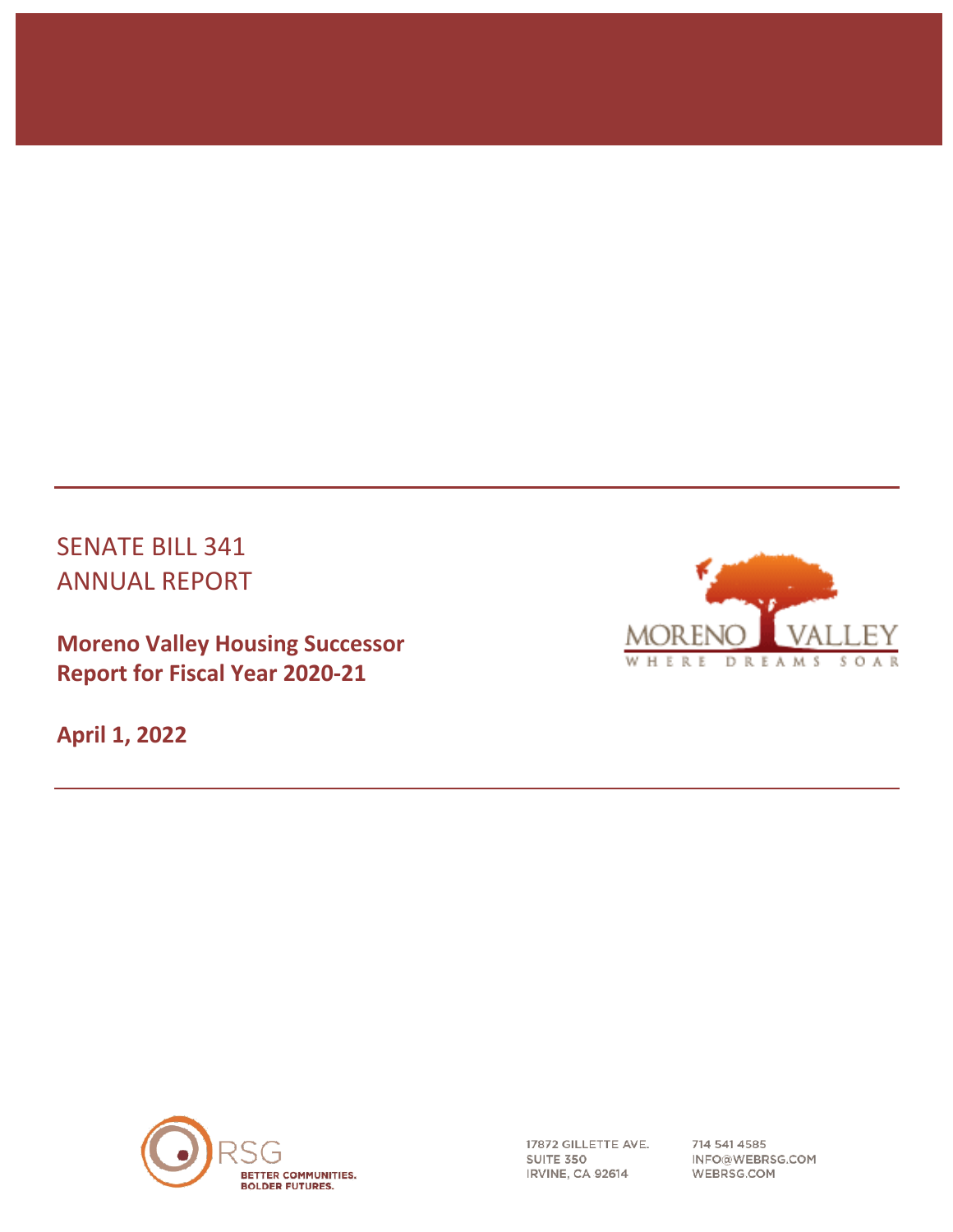# TABLE OF CONTENTS

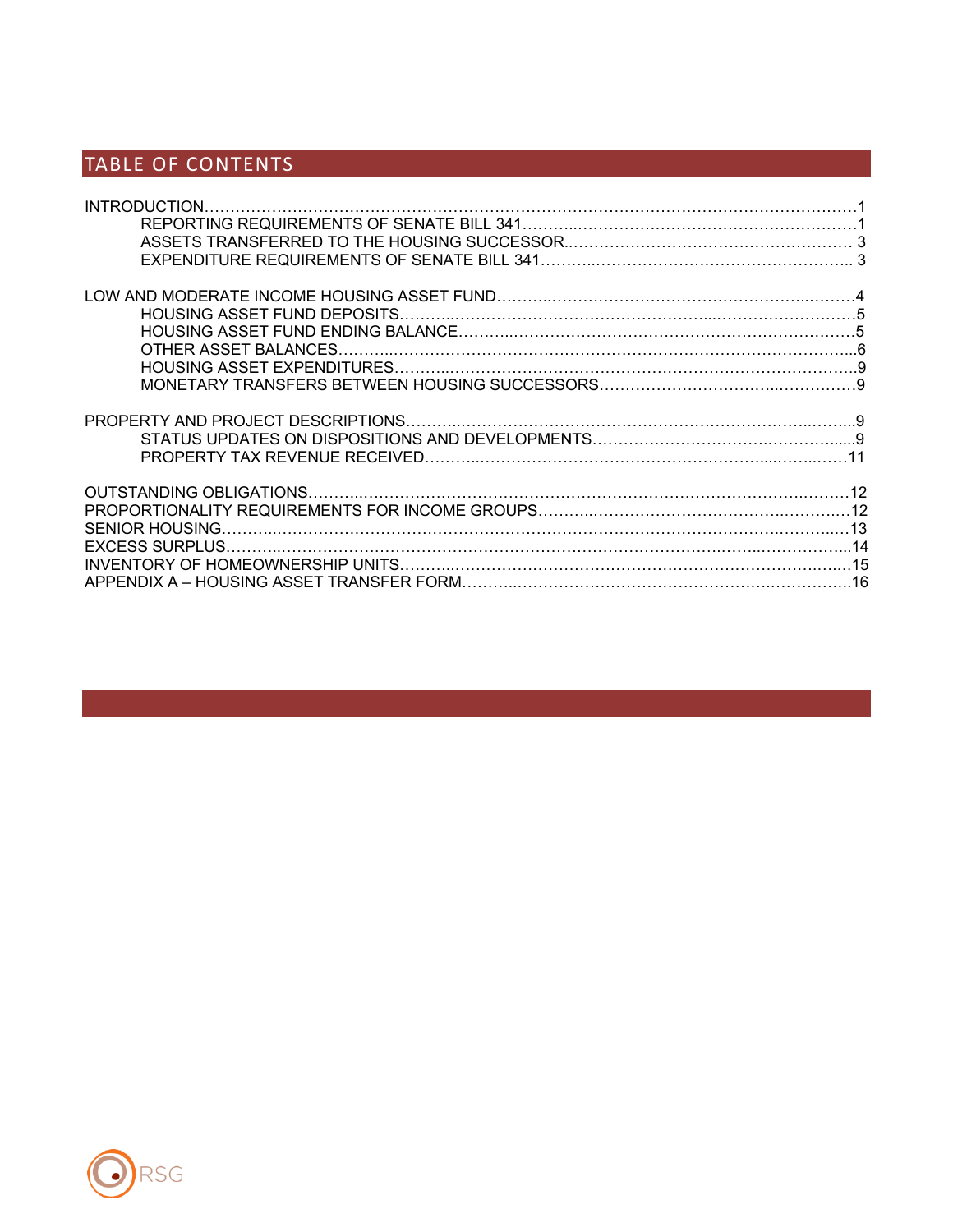### INTRODUCTION

The dissolution of California redevelopment agencies in 2012 resulted in a dramatic change to property tax finance. It eliminated the major source of local publicly generated dollars earmarked for affordable housing. Successor housing entities have been left in a challenging position – the need for affordable housing is greater than ever, yet a key funding source no longer exists.

Pursuant to Resolution No. 2012-04, on January 20, 2012, the City of Moreno Valley ("City") elected to designate the Moreno Valley Housing Authority ("Authority") as the Housing Successor to the Community Redevelopment Agency of the City of Moreno Valley ("Agency"), as allowed by the law. The Housing Successor's assets were transferred from the former Agency when it dissolved pursuant to the Dissolution Act (enacted by Assembly Bills x1 26 and 1484). All "rights, powers, assets, liabilities, duties, and obligations associated with the housing activities of the former Agency, excluding any amounts in the Low and Moderate Income Housing Fund" were transferred from the former Agency to the Housing Successor. Although the Housing Successor inherited the former Agency's housing assets and functions, it does not have an ongoing financing mechanism to maintain them. The former Agency primarily funded projects with redevelopment tax increment, which was abolished with the dissolution of redevelopment.

Pursuant to Assembly Bill ("AB") 1484, the former Agency prepared a housing asset transfer form, which provided an inventory of all assets received in the mandatory transfers of assets following the dissolution of redevelopment. The Moreno Valley Housing Asset Transfer Form ("HAT") was prepared on July 26, 2012 and approved by the California Department of Finance ("DOF") on September 7, 2012.

This Housing Successor Agency Annual Report ("Annual Report") contains information on Fiscal Year ("FY") 2020-21 finances and activities as required by Health and Safety Code ("HSC") Section 34176.1(f).

### **REPORTING REQUIREMENTS OF SENATE BILL 341**

Senate Bill ("SB") 341, AB 1793, SB 107, and AB 346 amended certain sections of the HSC that pertain largely to entities that accepted the housing assets and liabilities of former redevelopment agencies. SB 341 clarified that all former redevelopment agency housing assets, regardless of their originating redevelopment agency, must be maintained in a separate fund called the Low and Moderate Income Housing Asset Fund ("Housing Asset Fund"). SB 341, later amended by AB 1793 in 2014, SB 107 in 2015, and AB 346 in 2017, outlined a series of reporting requirements that must be adhered to in annual reports.

In accordance with HSC Section 34176.1(f), certain data must now be reported annually for the Housing Asset Fund. These requirements are detailed in Figure 1.

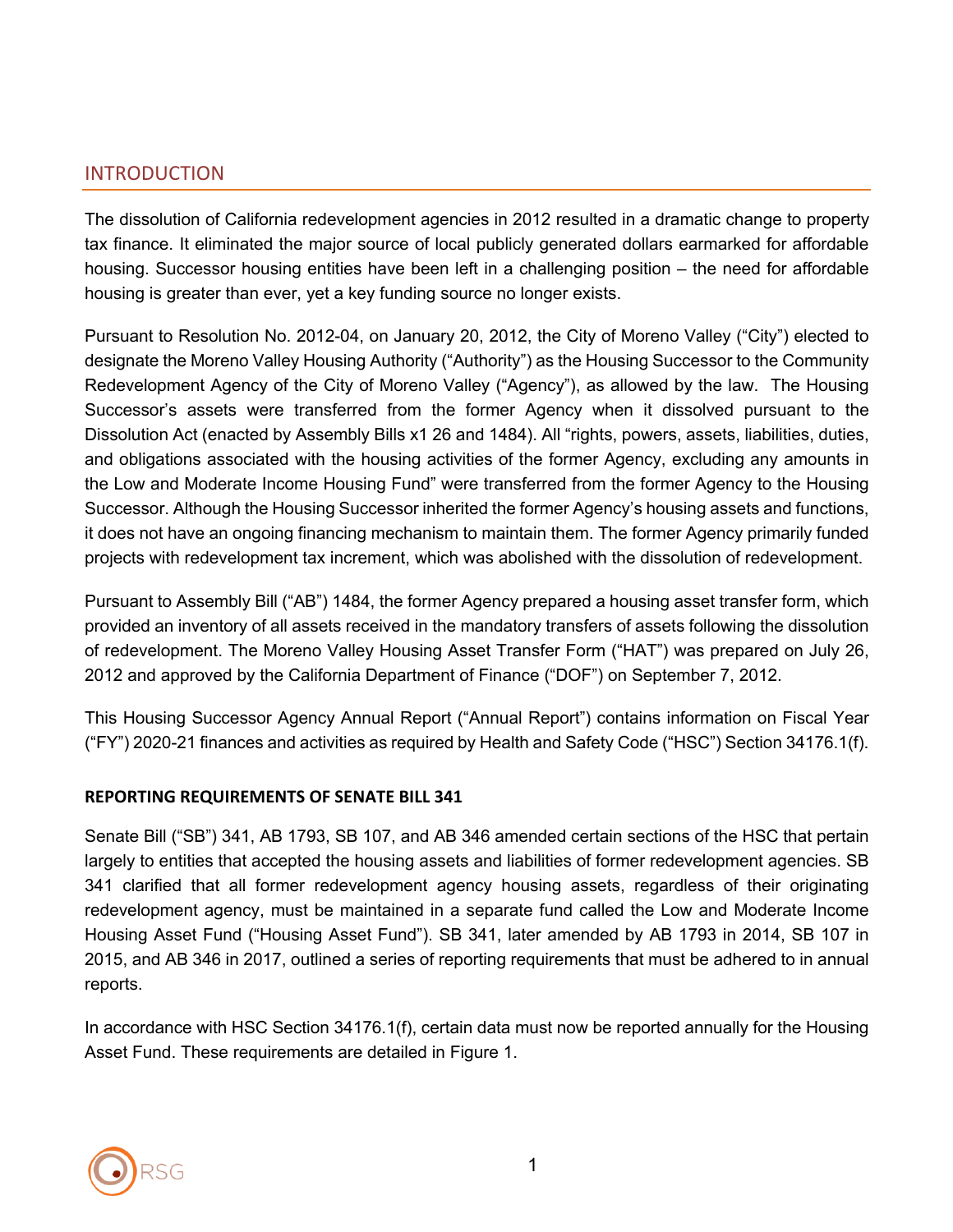# **Figure 1. SB 341 Reporting Requirements**

| <b>LMIHAF Revenues &amp;</b><br><b>Expenditures</b>                                                                                                                                                                                                                                                                                                                                                                                                                                                                        | <b>Other Assets and Active</b><br><b>Projects</b>                                                                                                                                                                                                                                                                          | <b>Obligations &amp; Proportionality</b>                                                                                                                                                                                                                                                   |
|----------------------------------------------------------------------------------------------------------------------------------------------------------------------------------------------------------------------------------------------------------------------------------------------------------------------------------------------------------------------------------------------------------------------------------------------------------------------------------------------------------------------------|----------------------------------------------------------------------------------------------------------------------------------------------------------------------------------------------------------------------------------------------------------------------------------------------------------------------------|--------------------------------------------------------------------------------------------------------------------------------------------------------------------------------------------------------------------------------------------------------------------------------------------|
| Total amount deposited in the<br>Housing Asset Fund for the fiscal<br>year                                                                                                                                                                                                                                                                                                                                                                                                                                                 | Description of any project(s) still<br>funded through the Recognized<br><b>Obligation Payment Schedule</b><br>("ROPS")                                                                                                                                                                                                     | Description of any outstanding<br>production obligations of the<br>former Agency that are inherited<br>by the Housing Successor                                                                                                                                                            |
| Statement of balance at the close<br>of the fiscal year                                                                                                                                                                                                                                                                                                                                                                                                                                                                    | Update on property disposition<br>for any property owned more<br>than five years or plans for<br>property owned less than five<br>years                                                                                                                                                                                    | Compliance with proportionality<br>requirements (income group<br>targets), which must be upheld<br>on a five year cycle                                                                                                                                                                    |
| Description of expenditures for<br>the fiscal year, broken out as<br>follows:<br>Rapid rehousing for<br>$\bullet$<br>homelessness<br>prevention (up to<br>\$250,000 per year);<br>Administrative expenses<br>٠<br>(greater of \$200,000 or 5<br>percent of "portfolio" per<br>year);<br>Monitoring expenses<br>$\bullet$<br>(included as an<br>administrative expense);<br>All other expenditures<br>$\bullet$<br>must be reported as<br>spent for each income<br>group (extremely low-,<br>very low-, and low-<br>income) | Other "portfolio" balances,<br>including:<br>$\bullet$<br>Statutory value of any<br>real property either<br>transferred from the<br>former agency or<br>purchased by the<br><b>Housing Asset Fund</b><br>(note that the Successor<br>may only hold property<br>for five years);<br>Value of loans and<br>grants receivable | Percentage of deed-restricted<br>rental housing restricted to<br>seniors and assisted by the entity<br>assuming housing functions, the<br>former agency, or the County<br>within the past ten years<br>compared to the total number of<br>units assisted by any of those<br>three agencies |
| Description of any transfers to<br>another housing successor for a<br>joint project                                                                                                                                                                                                                                                                                                                                                                                                                                        | Inventory of homeownership<br>units assisted by the former<br>Agency or the City that are<br>subject to covenants or<br>restrictions or to an adopted<br>program that protects the former<br>Agency's investment of monies<br>from the Low and Moderate<br>Income Housing Fund                                             | Amount of any excess surplus,<br>and, if any, the plan for<br>eliminating it                                                                                                                                                                                                               |

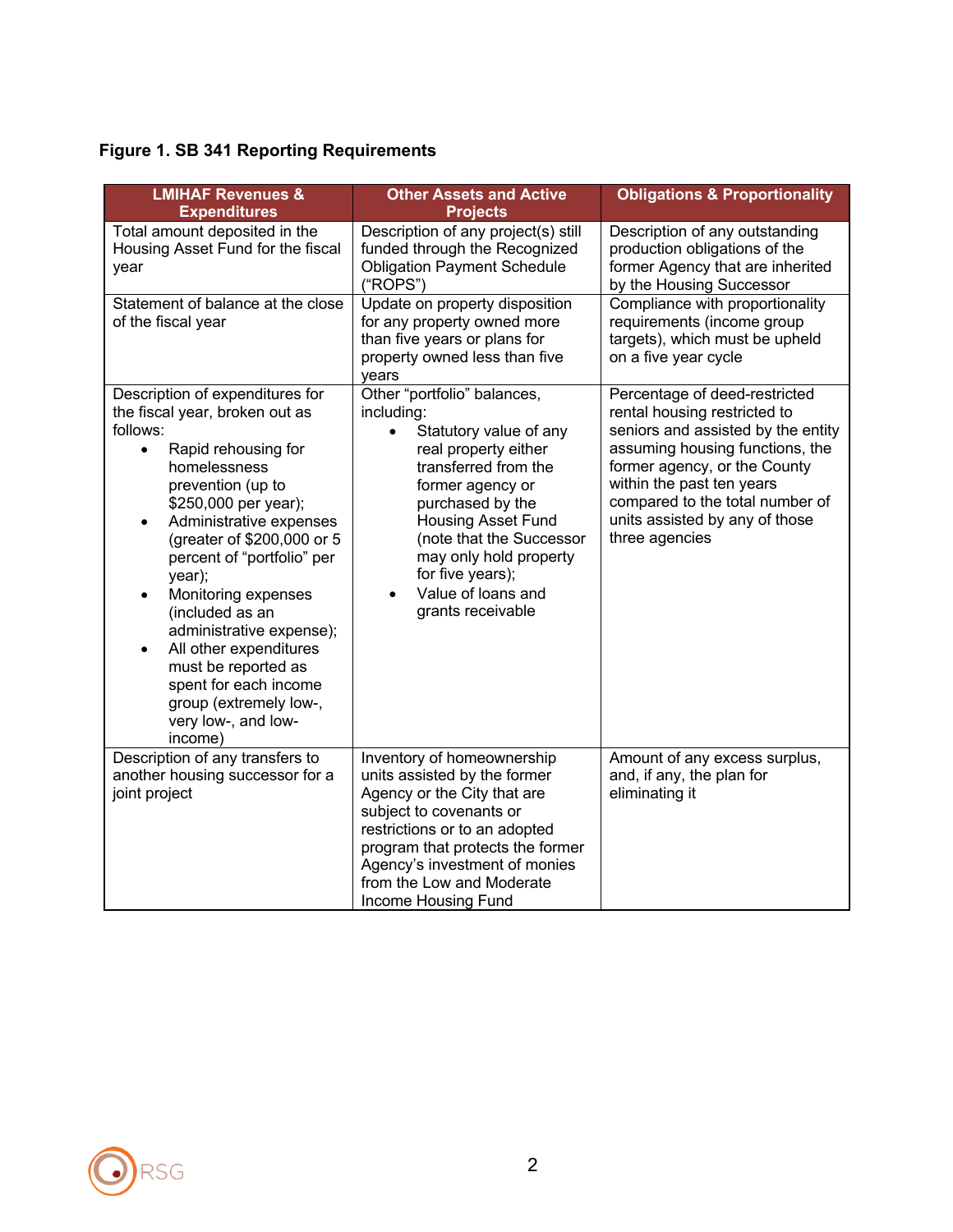### **ASSETS TRANSFERRED TO THE HOUSING SUCCESSOR**

Per HSC Section 34176(e), housing assets may include the following:

- Real property;
- Restrictions on the use of property;
- Personal property in a residence;
- Housing-related files;
- Office supplies and software programs acquired for low- and moderate-income purposes;
- Funds encumbered by an enforceable obligation;
- Loan or grant receivables funded from the former Low and Moderate Income Housing Fund;
- Funds derived from rents or operation of properties acquired for low-and moderate-income housing purposes;
- Rents or payments from housing tenants or operators of low- and moderate-income housing; and
- Repayment of Supplemental Educational Revenue Augmentation Fund loans.

The assets transferred from the former Agency to the Housing Successor included real properties, lowmod encumbrances, loan receivables, and rents/operations.

### **EXPENDITURE REQUIREMENTS OF SENATE BILL 341**

In the months following redevelopment dissolution, the California legislature passed several legislative bills, including SB 341 to clarify issues concerning the activities and assets of former redevelopment agencies. SB 341 reinstated many affordable housing requirements formerly completed by redevelopment agencies. Specifically, HSC Section 34176.1 directs expenditures from the Housing Successor's Housing Asset Fund as follows:

• **Administrative Expenditures:** Administrative expenditures, which include housing monitoring, are capped at either \$200,000 or 5 percent of the Housing Asset Fund's annual portfolio, whichever is greater. The portfolio includes the statutory value of real property owned by the housing successor and of loans and grants receivable, including real property and loans and grants transferred to the housing successor pursuant to HSC 34176 and real property purchased and loans and grants made by the housing successor. HCD adjusts the \$200,000 cap for inflation based on the annual Consumer Price Index. The adjusted cap in Fiscal Year 2020-21 is \$223,400. The Housing Successor's 2020-21 administrative cost limit is based on 5 percent of the \$42,455,423 portfolio balance reported on Table 3, or \$ \$2,122,771.

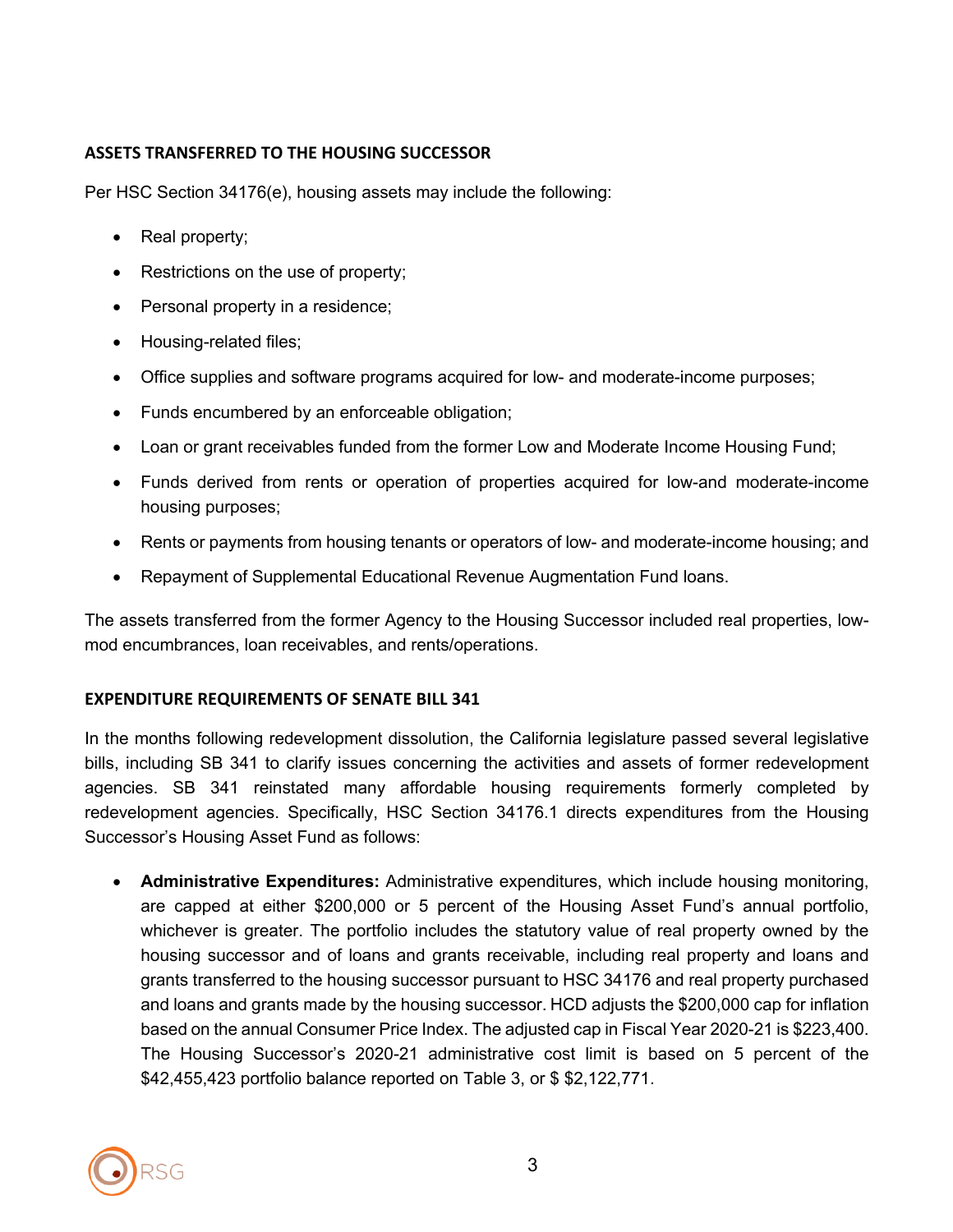- **Homelessness Prevention:** A housing successor is authorized to spend up to \$250,000 each year on rapid rehousing solutions for homelessness prevention if all obligations pursuant to HSC Sections 33413 (inclusionary housing) and 33418 (replacement housing) have been fulfilled.
- **Affordable housing development** assisting households up to 80 percent of the Area Median Income ("AMI"), subject to specific income and age targets.

**Five-Year Income Proportionality:** If any Housing Asset Funds are spent on affordable housing development, it triggers a requirement to spend at least 30 percent of such expenses assisting extremely low income households (30 percent AMI) and no more than 20 percent on low income households (between 60-80 percent AMI) per five-year compliance period. The Housing Successor met all the requirements for expenditures by income level in the first fiveyear compliance period from January 1, 2014 through June 30, 2019. The second, and current five year, compliance period is July 1, 2019 to June 30, 2024.

Note that housing successors must report expenditures by category each year, but compliance with income proportionality limits is measured every five years. For example, a housing successor could spend all its funds in a single year on households earning between 60-80 percent AMI, as long as it was 20 percent or less of the total expenditures during the five-year compliance period.

**Ten-Year Age Proportionality:** If more than 50 percent of the total aggregate number of rental units produced by the City, Housing Successor, or former Agency during the past 10 years are restricted to seniors, the Housing Successor may not spend more Housing Asset Funds on senior rental housing.

# LOW AND MODERATE INCOME HOUSING ASSET FUND

The Housing Asset Fund received 89 assets that were transferred from the former Agency to the Housing Successor via the HAT. The HAT included:

- 25 Real Properties
- 1 Low-Mod Encumbrance
- 49 Loans Receivable
- 14 Rents/Operations

All items on the HAT were approved by DOF on September 7, 2012. Since then, and prior to the FY 2020-21 reporting period, eight loans were repaid (seven down payment assistance loans and one preservation of affordable housing loan), three real properties were transferred, and an additional preservation of affordable housing loan was executed, ultimately decreasing the total number of items in

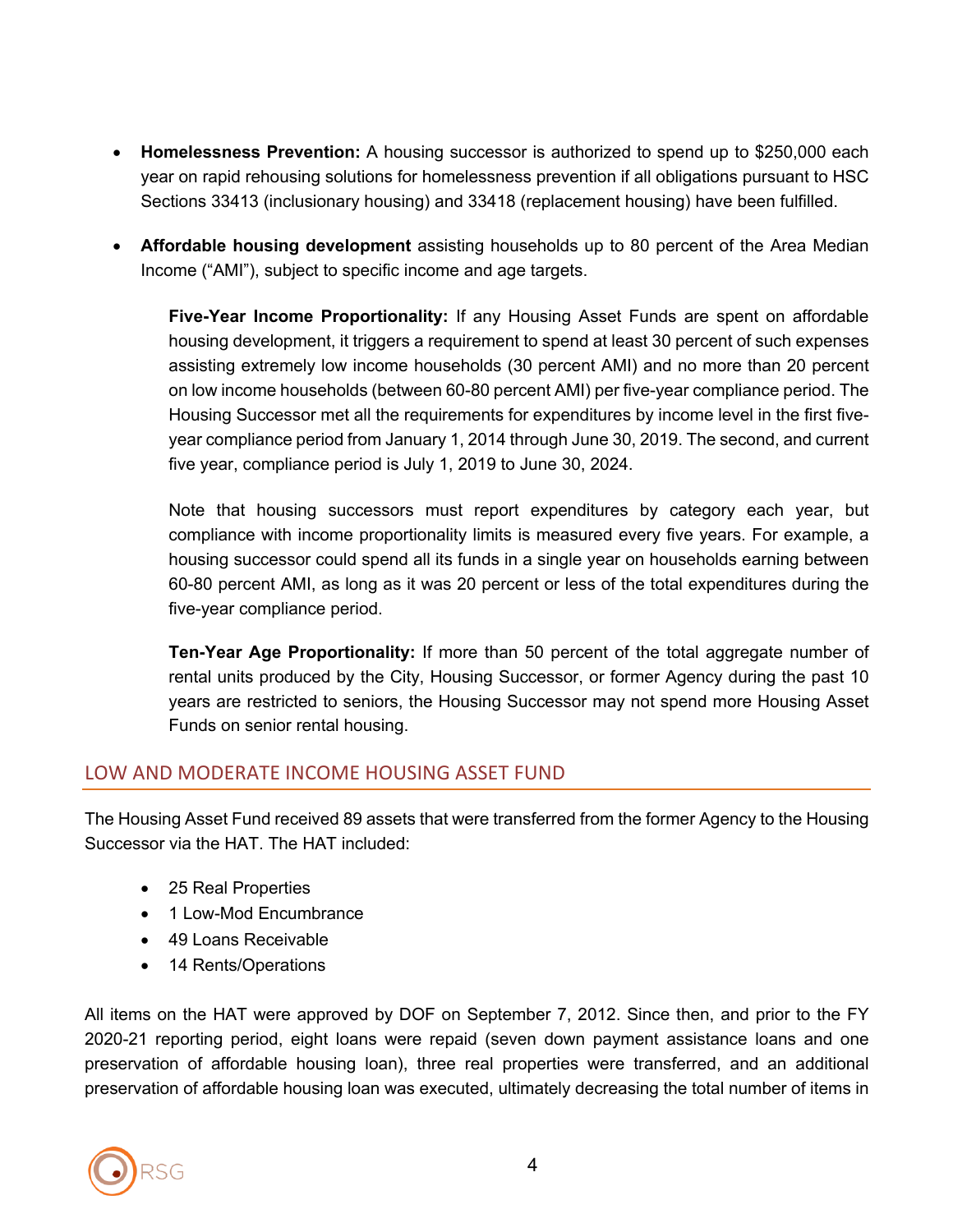the Housing Asset Fund to 79. Additionally, one real property was sold and transferred after the Fiscal Year 2020-21 reporting period. The Housing Successor properties are vacant parcels that were acquired for the purpose of furthering the development and preservation of low and moderate-income housing within the City. A more detailed description of the properties is included in the Property and Project Description section of this Report.

### **HOUSING ASSET FUND DEPOSITS**

HSC Section 34176.1 requires housing successors to annually report the amount of funds that were deposited into the Housing Asset Fund during the fiscal year, distinguishing any amounts held for items listed on the Recognized Obligation Payment Schedule ("ROPS"). Deposits of \$97,911 for FY 2020-21, and their sources, are shown in Table 1.

| <b>Fiscal Year 2020-21 Housing Asset Fund Deposits</b> | Table 1      |
|--------------------------------------------------------|--------------|
| <b>Moreno Valley Housing Successor</b>                 |              |
| <b>Description</b>                                     | Amount       |
| Interest Income                                        | \$<br>28,805 |
| <b>Rental Rehab Loan Repayments</b>                    | 126,474      |
| Miscellaneous                                          | 2,760        |
| Interfund Reimbursements                               | 20,550       |
| <b>GASB Adjustments</b>                                | (7, 457)     |
| Revenue Close to Balance Sheet                         | (73,221)     |
| Total                                                  | \$<br>97,911 |
| Source: City of Moreno Valley                          |              |

#### **HOUSING ASSET FUND ENDING BALANCE**

HSC Section 34176.1 requires housing successors to submit a statement showing the Housing Asset Fund's ending balance at the close of the fiscal year, distinguishing any amounts held for items listed on the ROPS. As shown in Table 2, the Housing Successor has \$2,144,061 in cash assets and the fund balance as of June 30, 2021 is \$38,126,718.

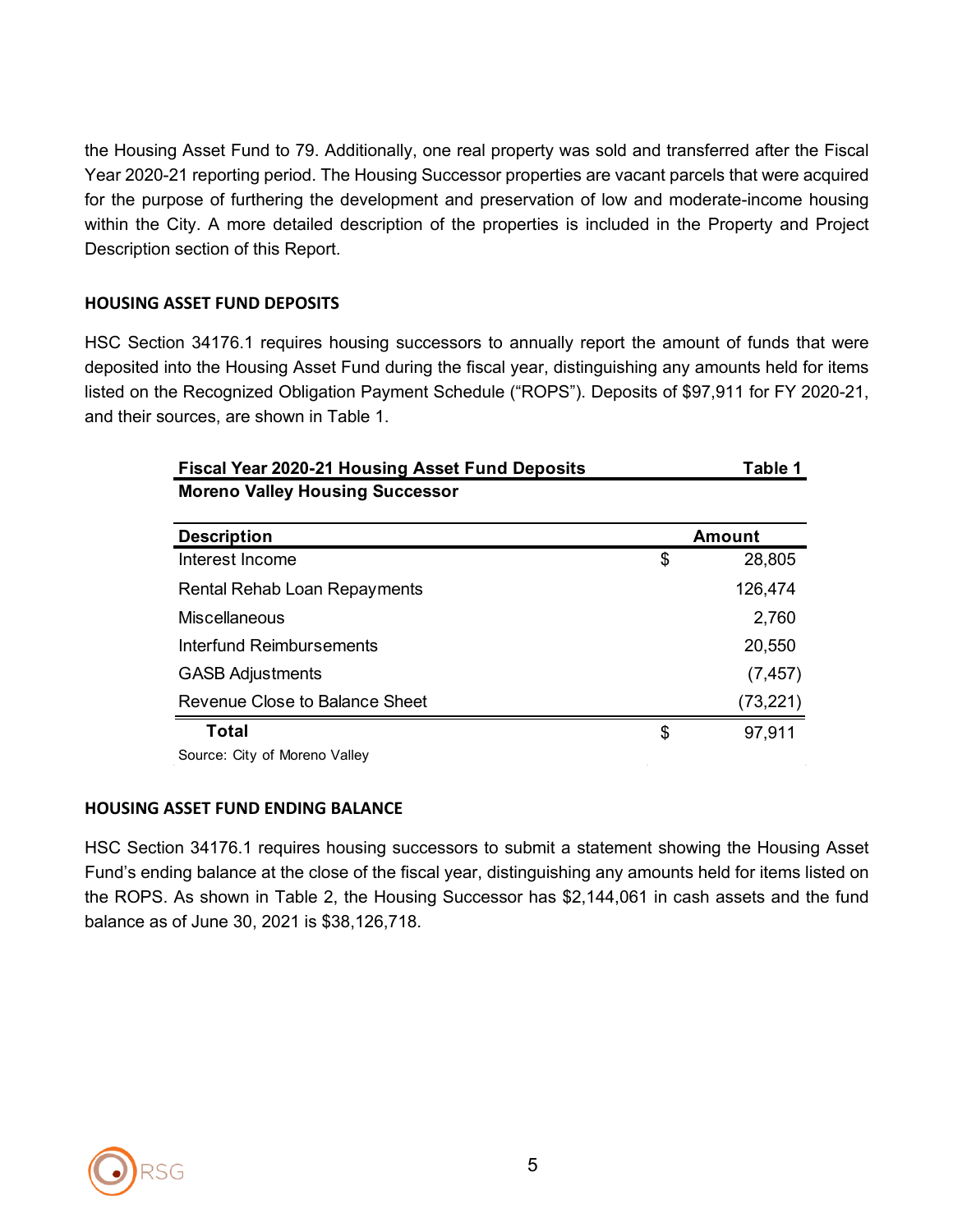| Fiscal Year 2020-21 Housing Asset Fund Ending Balance | Table 2           |
|-------------------------------------------------------|-------------------|
| <b>Moreno Valley Housing Successor</b>                |                   |
| <b>Description</b>                                    | Amount            |
| Cash                                                  | \$<br>2,144,061   |
| <b>Accounts Payable</b>                               | \$<br>(36,205)    |
| Loans Receivable                                      | \$<br>34.054.510  |
| Interest Receivable                                   | \$<br>2,761,144   |
| Deferred Revenues                                     | \$<br>(4,391,144) |
| Land Held for Re-Sale (Market Value)                  | \$<br>3,594,352   |
| Total                                                 | \$<br>38,126,718  |
| Source: City of Moreno Valley                         |                   |

#### **OTHER ASSET BALANCES**

HSC Section 34176.1 requires housing successors to report on the statutory value of real properties formerly owned by the former redevelopment agency, and the value of loans and grant receivables listed on the HAT. At the time of the HAT's approval, July 26, 2012, the statutory value of all items on the HAT was \$39,858,732. The statutory value of real property in Table 3 is \$5,639,769 and reflects the parcels' values at the time the HAT was approved. Consequently, the amount does not match the value of land held for resale in Table 2, which shows the current value of the Housing Successor's parcels.

As of June 30, 2021, the statutory value of real property at the time of the HAT's approval and value of loans and grants receivable from the HAT is \$42,455,424 as shown in Table 3. As of June 30, 2021, the Housing Successor has 19 real properties and 43 loans and grants receivable in the Housing Asset Fund.

| <b>Fiscal Year 2020-21 Real Properties and Receivables</b>         | Table 3                      |
|--------------------------------------------------------------------|------------------------------|
| <b>Moreno Valley Housing Successor</b>                             |                              |
| <b>Real Properties</b>                                             | Statutory Value <sup>1</sup> |
| Land: 19 Plots                                                     | \$<br>5,639,769              |
| Subtotal                                                           | \$<br>5,639,769              |
| <b>Loans and Grants Receivables</b>                                | Value <sup>2</sup>           |
| Down Payment Assistance Loan (14)                                  | \$<br>323,976                |
| Preservation of Affordable Housing (8)                             | 154,844                      |
| Agreements to Increase Affordable Units (21)                       | 36,336,835                   |
| Subtotal                                                           | 36,815,655                   |
| Total                                                              | 42,455,424                   |
| <sup>1</sup> Statutory Value from the Housing Asset Transfer Form. |                              |
| $2$ Value as of June 30, 2021.                                     |                              |
| Source: City of Moreno Valley                                      |                              |

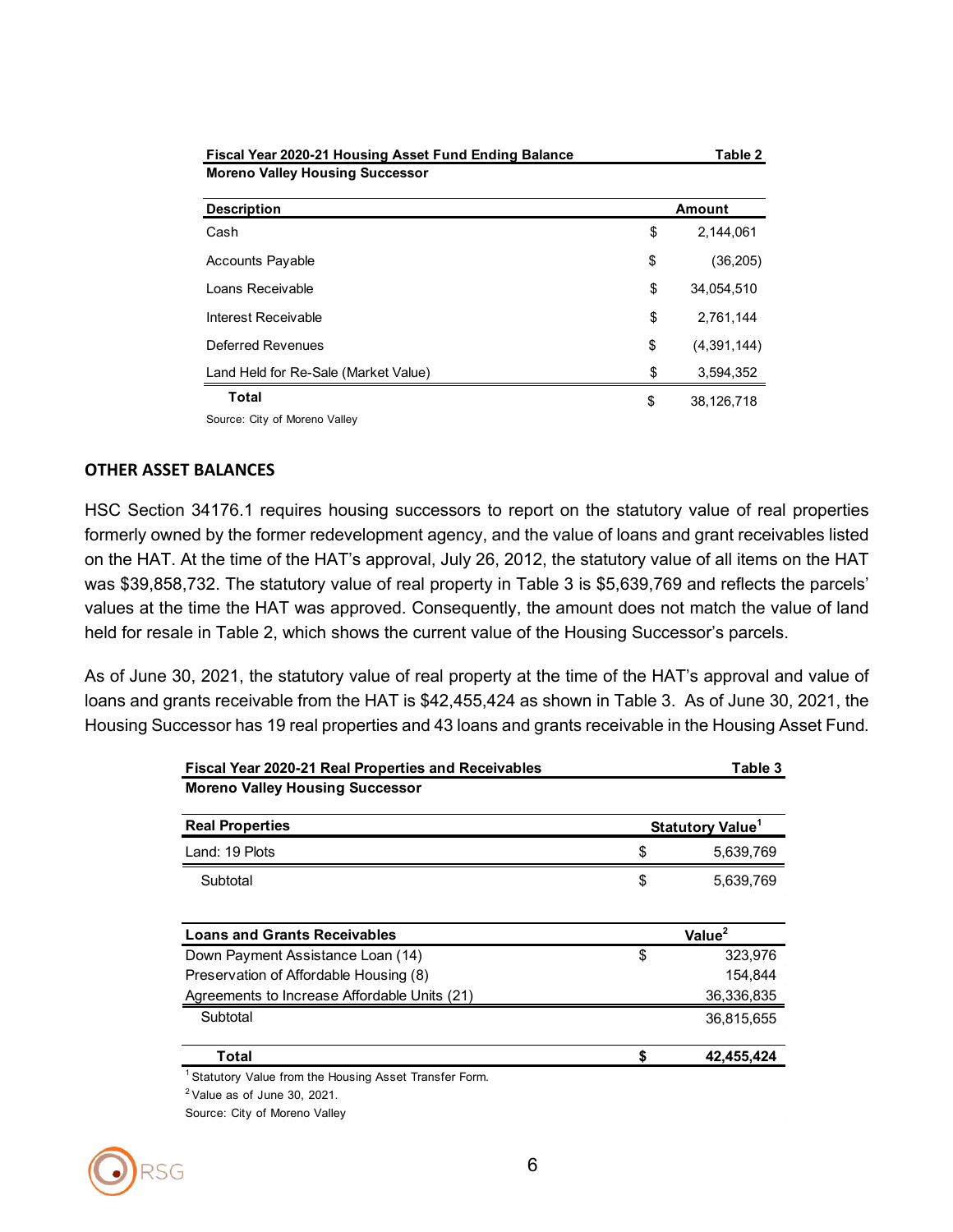The Housing Successor has the following loan receivables that were transferred from the former Agency in 2012:

- Down Payment Assistance Loans: 14 of the 22 loans issued by the former Agency before dissolution in 2012 and included on the HAT remain. These loans were issued to assist low and moderate-income first-time home buyers and had a principal balance of \$595,057 with a zero percent annual interest rate. The outstanding balance as of June 30, 2021 was \$323,976.
- Preservation of Affordable Housing Loans: 8 of the 10 loans issued by the former Agency before dissolution in 2012 and included on the HAT remain. These loans were issued to support the conservation of low and moderate-income housing and had a principal balance of \$162,354 with a three percent annual interest rate. The outstanding balance as of June 30, 2021 was \$154,843.
- A Participation Agreement with Palm Desert Development Co. issued in 1997 to construct 108 units at Cottonwood I Apartments. The principal amount was \$1,700,000 with a one percent annual interest rate. The outstanding balance as of June 30, 2021 was \$543,863.
- A Participation Agreement with Palm Desert Development Co. issued in 2003 to construct 60 units at Cottonwood II Apartments. The principal amount was \$762,000 with a one percent annual interest rate. The outstanding balance as of June 30, 2021 was \$790,821.
- A Participation Agreement with Palm Desert Development Co. issued in 2005 to construct 57 units at Cottonwood III Apartments. The principal amount was \$913,000 with a one percent annual interest rate. The outstanding balance as of June 30, 2021 was \$915,424.
- A Participation Agreement with Palm Desert Development Co. issued in 2005 to construct 45 units at Cottonwood IV Apartments. The principal amount was \$750,000 with a one percent annual interest rate. The outstanding balance as of June 30, 2021 was \$719,228.
- A Participation Agreement with Riverside Housing Development issued in 1998 for the acquisition, rehabilitation, and conversion of 12 rental units into 8 affordable units at RHDC Allies. The principal amount was \$320,000 with a zero percent annual interest rate. The outstanding balance as of June 30, 2021 was \$215,420
- An Affordable Housing Agreement with Riverside Housing Development issued in 2002 to acquire and rehabilitate 4 units at RHDC Bay. The principal amount was \$410,000 with a zero percent annual interest rate. The outstanding balance as of June 30, 2021 was \$279,820.
- A Regulatory Agreement with Riverside Housing Development issued in 2007 to improve and develop 8 units at RHDC Adrienne IV. The principal amount was \$1,340,000 with a zero percent annual interest rate. The outstanding balance as of June 30, 2021 was \$1,299,718.

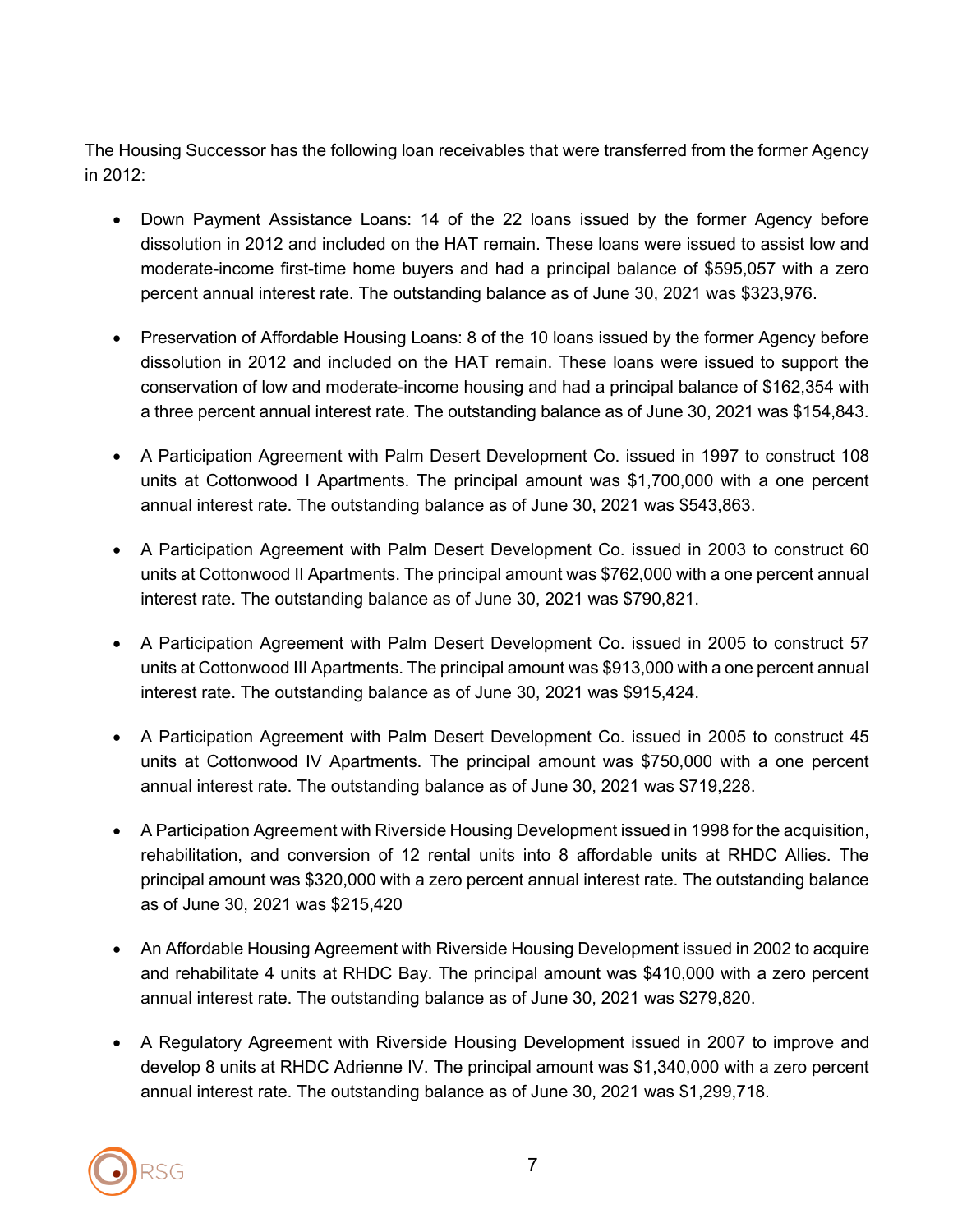- A Regulatory Agreement with Riverside Housing Development issued in 2007 to improve and develop 8 units at RHDC Sheila I. The principal amount was \$1,445,000 with a zero percent annual interest rate. The outstanding balance as of June 30, 2021 was \$1,336,940.
- An Affordable Housing Agreement with Riverside Housing Development issued in 2008 to construct 8 units at RHDC Sheila II. The principal amount was \$1,495,000 with a zero percent annual interest rate. The outstanding balance as of June 30, 2021 was \$1,314,935.
- An Integrated and Restated Housing Assistance Agreement with Riverside Housing Development issued in 2005 to acquire and construct 40 units at CVHC. The principal amount was \$1,650,000 with a zero percent annual interest rate. The outstanding balance as of June 30, 2021 was \$1,639,450.
- A Participation Agreement with Moreno Valley Housing Corporation issued in 1994 to construct 24 units at Ability First. The principal amount was \$824,917 with a zero percent annual interest rate. The outstanding balance as of June 30, 2021 was \$824,917.
- A Regulatory Agreement with Perris Isle Limited Partnership issued in 2009 to construct 189 senior-restricted units at Perris Isle. The principal amount was \$413,000 with a three percent annual interest rate. The outstanding balance as of June 30, 2021 was \$557,412.
- A Regulatory Agreement with Moreno Valley Housing Corp. issued in 2009 for the improvement, development, and maintenance of 118 units at Oakwood Apartments. The principal amount was \$2,250,000 with a three percent annual interest rate. The outstanding balance as of June 30, 2021 was \$3,963,750.
- An Affordable Housing Agreement with One MV Rancho Dorado II Limited P. issued in 2009 to construct 70 units at Rancho Dorado North. The principal amount was \$4,250,000 with a one percent annual interest rate. The outstanding balance as of June 30, 2021 was \$4,647,309.
- An Affordable Housing Agreement with Moval Bay Apartments issued in 2006 for the improvement, development and maintenance of 60 units at Bay Family Apartments. The principal amount was \$755,000 with a three percent annual interest rate. This loan was paid off on June 12, 2020.
- A Regulatory Agreement with MV Hemlock Limited Partnership issued in 2011 to construct 78 units at Hemlock Family Apartments. The principal amount was \$5,300,000 with a one percent annual interest rate. The outstanding balance as of June 30, 2021 was \$6,889,746.

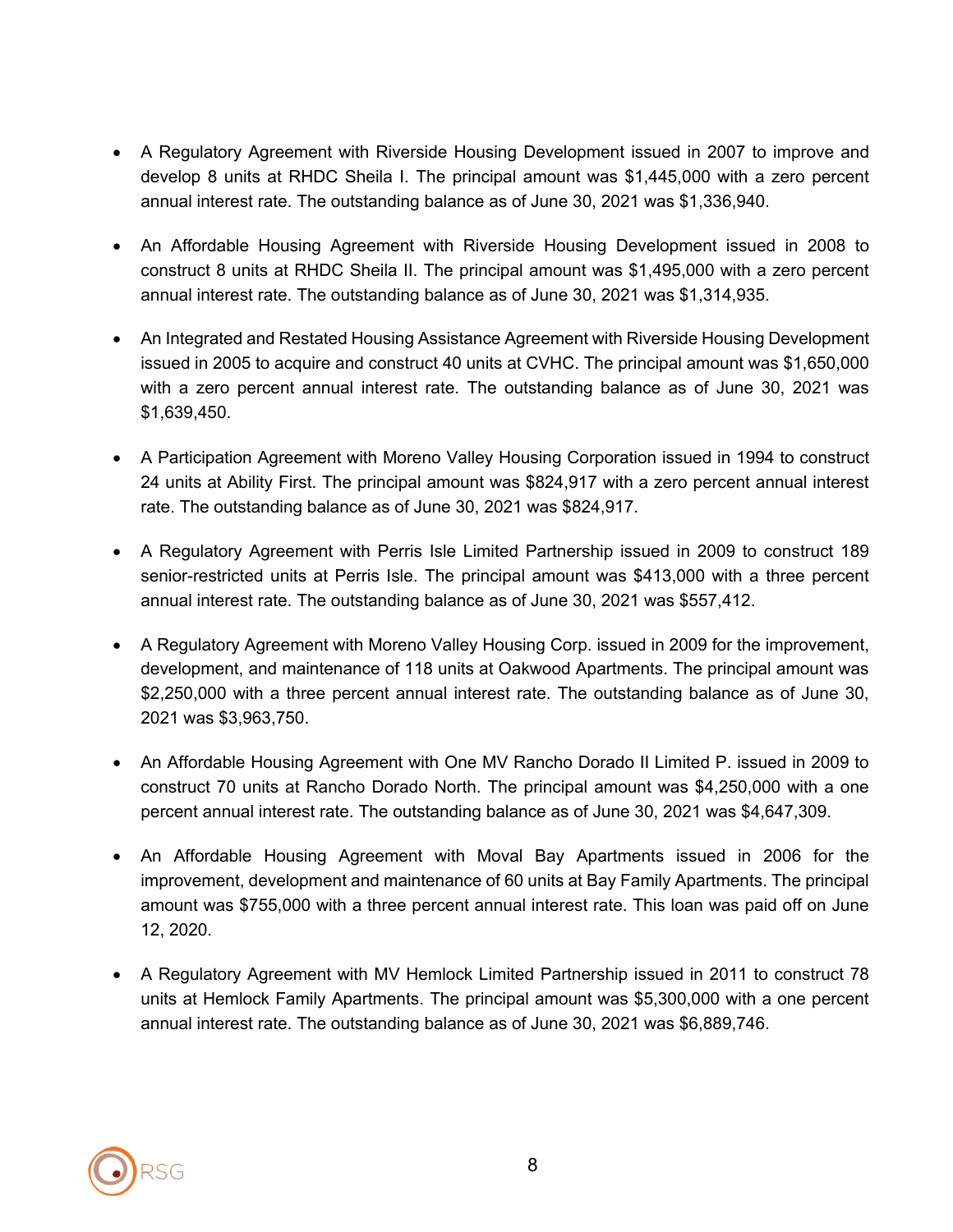- A Loan Agreement with MV Rancho Dorado Limited Partnership issued in 2010 for the acquisition of land for a future affordable rental housing project. The principal amount was \$1,300,000 with a three percent annual interest rate. The outstanding balance as of June 30, 2021 was \$1,469,036.
- An Affordable Housing Agreement with MV Rancho Dorado Limited Partnership issued in 2011 to construct 78 units at Rancho Dorado South Apartments. The principal amount was \$6,950,000 with a three percent annual interest rate. The outstanding balance as of June 30, 2021 was \$7,284,283.
- An Affordable Housing Agreement with Courtyards at Cottonwood Limited Partnership issued in April 2020 to construct 81 units at Courtyards at Cottonwood Apartments, of which 39 were assisted by the Housing Asset Fund. The principal amount was \$1,630,000 with a 1% percent annual interest rate. The outstanding balance as of June 30, 2021 was \$1,644,761.

### **HOUSING ASSET EXPENDITURES**

HSC Section 34176.1 requires housing successors to provide a description of expenditures from the Housing Asset Fund by category, including expenditures for (A) monitoring and preserving the long-term affordability of units subject to affordability restrictions or covenants entered into by the redevelopment agency or the housing successor, (B) administering such activities, (C) homeless prevention and rapid rehousing services and (D) the development of affordable housing units for various income groups. The housing successor's expenditures are detailed later in this report on Table 5.

### **MONETARY TRANSFERS BETWEEN HOUSING SUCCESSORS**

HSC Section 34176.1 requires that when two or more contiguous housing successors enter a joint venture, they provide (A) a description of any transfers made in the previous fiscal year and in earlier fiscal years and (B) a description of and status update on any project for which transferred funds have been or will be expended.

The Housing Successor has not entered into a joint venture with another housing successor. Therefore, it complies with this legal requirement.

# PROPERTY AND PROJECT DESCRIPTIONS

### **STATUS UPDATES ON DISPOSITIONS AND DEVELOPMENTS**

HSC Section 34176.1 requires that all real properties acquired by the former Agency prior to February 1, 2012 and transferred to the Housing Successor be developed pursuant to the requirements detailed in HSC Section 33334.16. Thus, all property that falls within in these parameters must be developed for affordable housing purposes within five years from the date DOF approved the HAT, which is September

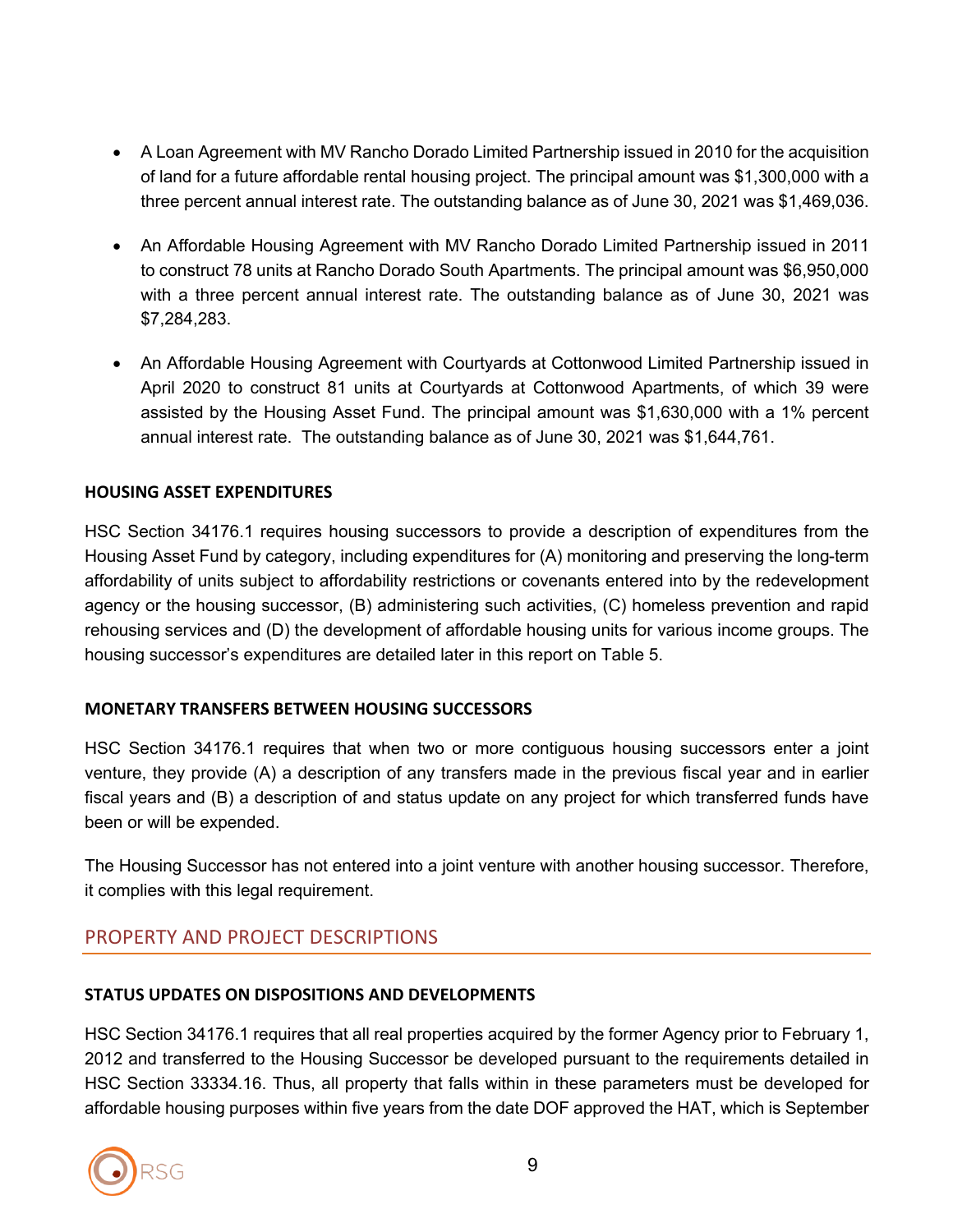7, 2017. HSC Section 34176.1 allows a housing successor to file an additional five-year extension for the development or disposition of real property transferred on the HAT if the housing successor is unable to develop or dispose of the real property within five years of the HAT's approval. The Housing Successor adopted resolution 2017-07 for a five-year extension, effective until September 7, 2022.

In addition, housing successors are to provide a status update on any projects for real property acquired on or after February 1, 2012. At the time of dissolution, the former Agency transferred 25 parcels of vacant land, to the Housing Successor. These properties are being bundled into eight different properties to be used for the development and preservation of low and moderate-income housing within the City. There was one bundled property containing two parcels transferred from the Housing Successor to the Authority's Neighborhood Stabilization Fund ("NSF") during FY 2016-17. Habitat for Humanity Riverside, Inc. will subdivide the two parcels and construct eight low-income single-family homes with funding from the Authority. The Authority will fund the project using Neighborhood Stabilization Program ("NSP") 1 and NSP 3 Grant proceeds.

In an effort to increase affordable housing, the Housing Successor has commenced the Surplus Land Act requirements to dispose of the Eucalyptus/Heacock property and will be commencing the disposition of the Fir/Heacock, JFK/Elm, and Sheila Perris properties. The Atwood/Indian property was sold to the City after the end of the 2020-21 fiscal year for non-residential purposes and proceeds from the sale of the property will be restricted for affordable housing. The Cottonwood/Indian property, which is no longer an asset, was transferred in August 2020 to a developer for an affordable housing project. These projects are in the preliminary phase and project details and financials are not yet complete.

Table 4 details property disposition activities for FY 2020-21. The statutory value reflects the parcels' values at the time the HAT was approved.

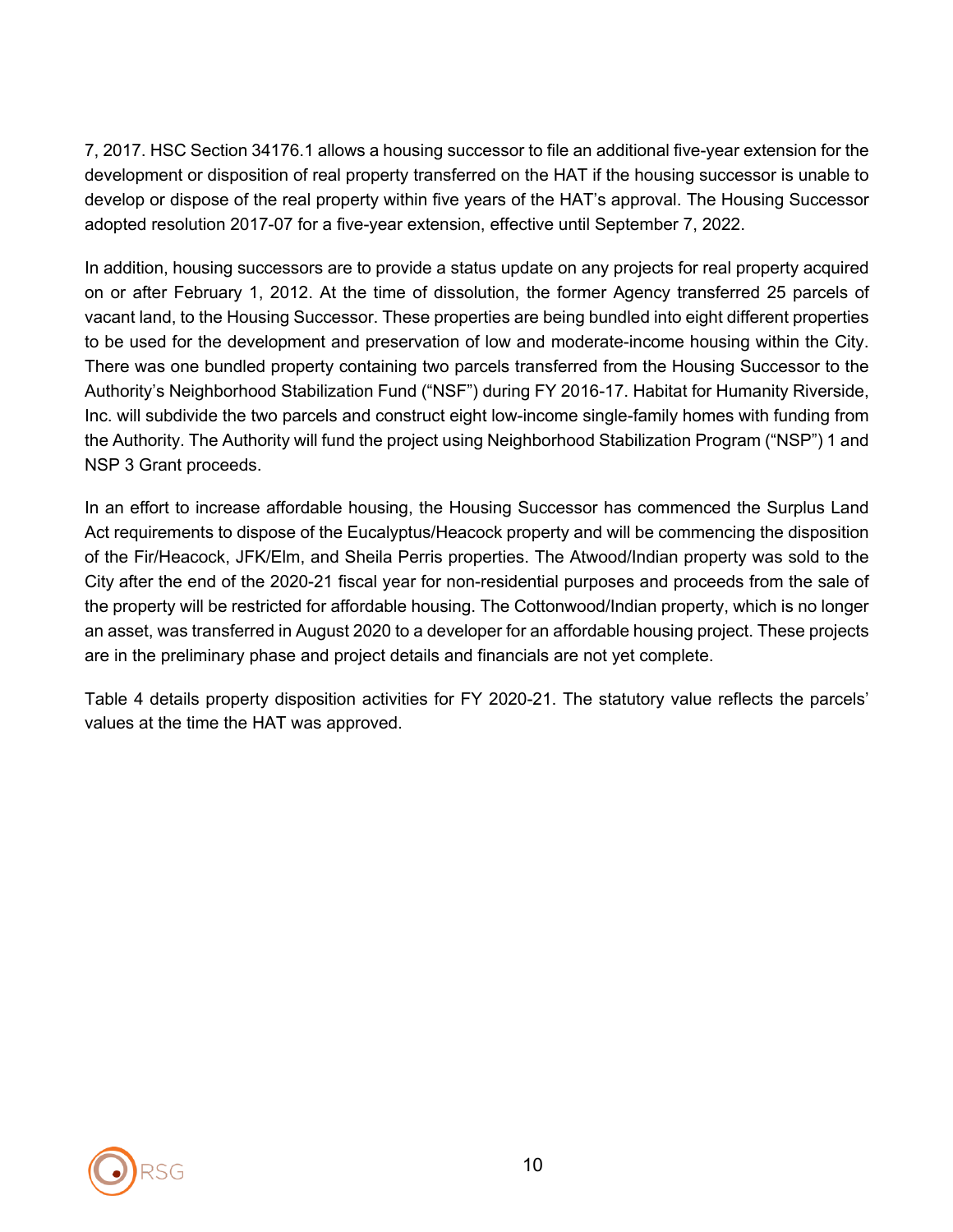**Fiscal Year 2020-21 Property Disposition Table 4 Moreno Valley Housing Successor**

| <b>HAT Item</b> | <b>APN</b>  | Statutory          |         | Land Location      | Acres | <b>Status</b>                                                                                                                                                          |  |  |  |  |
|-----------------|-------------|--------------------|---------|--------------------|-------|------------------------------------------------------------------------------------------------------------------------------------------------------------------------|--|--|--|--|
| #               |             | Value <sup>1</sup> |         |                    |       |                                                                                                                                                                        |  |  |  |  |
| 1               | 291-191-027 | \$                 | 399.000 |                    |       |                                                                                                                                                                        |  |  |  |  |
| $\overline{2}$  | 291-191-028 | \$                 | 280,000 |                    |       |                                                                                                                                                                        |  |  |  |  |
| 3               | 291-191-029 | \$                 | 540,000 |                    |       |                                                                                                                                                                        |  |  |  |  |
| 4               | 291-191-026 | \$                 | 135,000 |                    |       |                                                                                                                                                                        |  |  |  |  |
| 5               | 291-191-025 | \$                 | 270,900 |                    |       | The City is in process of a General Plan                                                                                                                               |  |  |  |  |
| 6               | 291-191-007 | \$                 | 151,600 | Day/Alessandro     | 8.15  | amendment and zoning change to non-residential.                                                                                                                        |  |  |  |  |
| $\overline{7}$  | 291-191-008 | \$                 | 650,000 |                    |       | Proceeds from the sale of the property will be                                                                                                                         |  |  |  |  |
| 8               | 291-191-009 | \$                 | 650,000 |                    |       | restrictive for Affordable Housing.                                                                                                                                    |  |  |  |  |
| 9               | 291-191-010 | \$                 | 472,500 |                    |       |                                                                                                                                                                        |  |  |  |  |
| 10              | 291-191-011 | \$                 | 498,750 |                    |       |                                                                                                                                                                        |  |  |  |  |
| 11              | 291-191-012 | \$                 | 346,500 |                    |       |                                                                                                                                                                        |  |  |  |  |
| 12              | 291-191-013 | \$                 | 393,750 |                    |       |                                                                                                                                                                        |  |  |  |  |
| 13              | 481-270-058 | \$                 | 144,303 | Eucalyptus/Heacock | 1.4   | The City has commenced the Surplus Land Act to<br>surplus this property. Proceeds from the sale of<br>the property will be restrictive for Affordable<br>Housing.      |  |  |  |  |
| 14              | 481-130-022 | \$                 | 75,000  | Fir/Heacock        | 0.9   | The City will be commencing the Surplus Land Act<br>to surplus this property. Proceeds from the sale of                                                                |  |  |  |  |
| 15              | 481-130-023 | \$                 | 75,000  |                    |       | the property will be restrictive for Affordable<br>Housing.                                                                                                            |  |  |  |  |
| 18              | 482-020-064 | \$                 | 360,000 | Atwood/Indian      | 1.32  | This parcel was sold on August 6, 2021 and is no<br>longer an asset.                                                                                                   |  |  |  |  |
| 23              | 485-032-013 | \$                 | 137,466 | JFK/Elm            | 0.17  | The City will be commencing the Surplus Land Act<br>to surplus this property. Proceeds from the sale of<br>the property will be restrictive for Affordable<br>Housing. |  |  |  |  |
| 24              | 486-084-006 | \$                 | 30,000  | Sheila/Perris      | 0.18  | The City will be commencing the Surplus Land Act<br>to surplus this property. Proceeds from the sale of                                                                |  |  |  |  |
| 25              | 486-084-011 | \$                 | 30,000  |                    |       | the property will be restrictive for Affordable<br>Housing.                                                                                                            |  |  |  |  |

<sup>1</sup> Statutory Value from Housing Asset Transfer Form

#### **PROPERTY TAX REVENUE RECEIVED**

HSC Section 34176.1 requires housing successors to provide a description of any project for which the housing successor receives or holds property tax revenue pursuant to the ROPS and the status of that project.

Prior to dissolution, the former Agency executed a contract with MV Rancho Dorado Limited Partnership for the development of Rancho Dorado South Apartments. When the Redevelopment Dissolution Act was enacted, the Housing Authority was elected to take on the duties of the former Agency, including its enforceable obligated funds. The Housing Successor was then responsible for funding the Rancho Dorado South project, but as fund balances were decimated, the Housing Successor was forced to ask for funding via the ROPS. This Low-Mod Encumbrance was requested and approved during ROPS periods prior to FY 2013-14 and is now a repayable loan to the Housing Successor.

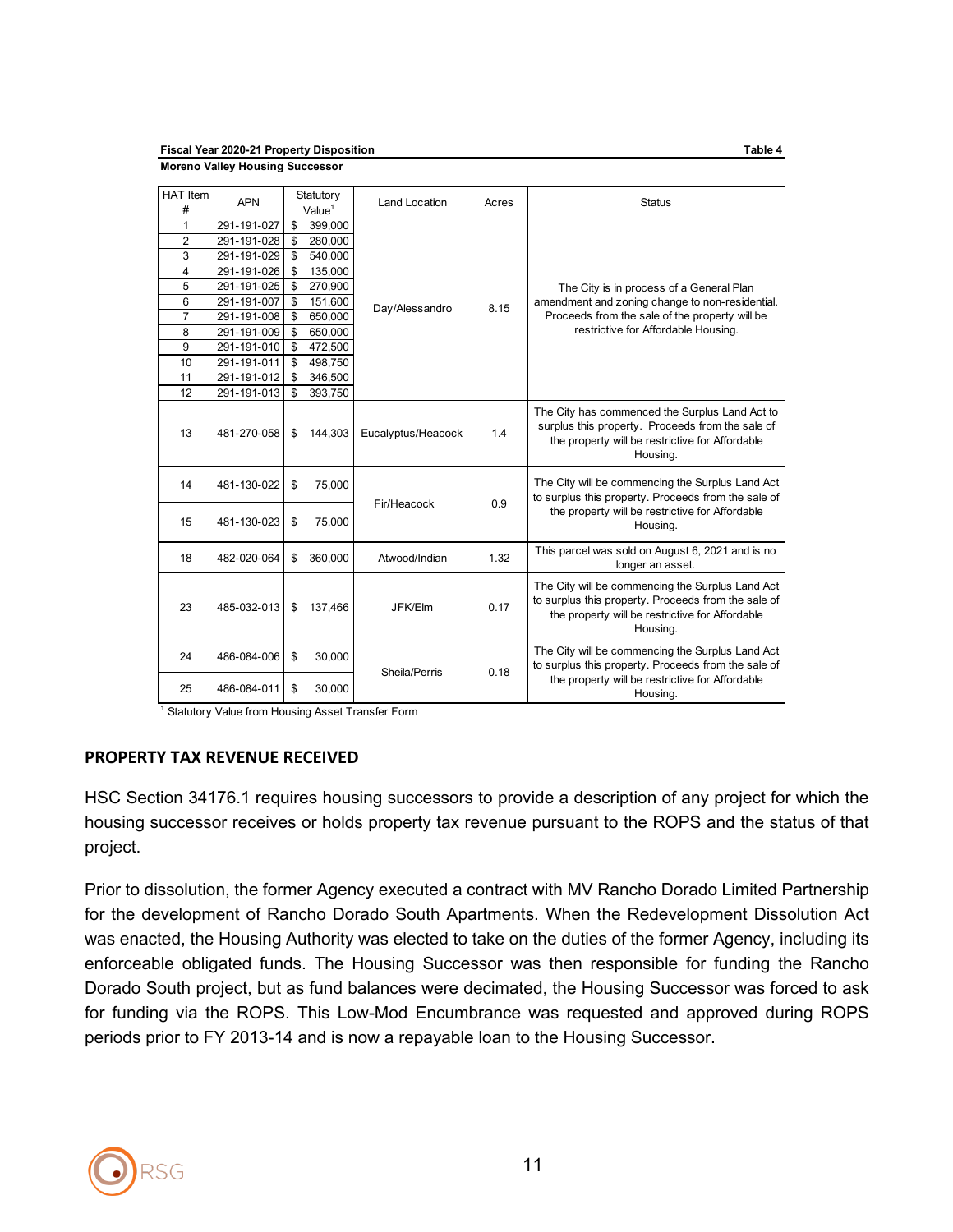There are currently no enforceable obligations to the Housing Successor on the ROPS. Therefore, the Housing Successor did not receive or hold property tax revenue pursuant to the ROPS during FY 2020- 21, and none are anticipated in the future.

### OUTSTANDING OBLIGATIONS

HSC Section 34176.1 requires housing successors to describe (A) any outstanding obligations that were supposed to be transferred to the housing successor at the time of dissolution, (B) the housing successor's progress in meeting those obligations, and (C) the housing successor's plans to meet unmet obligations.

The Housing Successor did not have any outstanding inclusionary or replacement housing obligations at the time of dissolution.

# PROPORTIONALITY REQUIREMENTS FOR INCOME GROUPS

HSC Section 34176.1 limits Housing Asset Fund expenditures to lower income households earning 80 percent or less of the AMI. At least 30 percent of funds must be spent on rental housing for households earning 30 percent or less of the AMI and not more than 20% of the expenditures can be spent on households earning between 60 percent and 80 percent of the AMI. Failure to comply with the extremely low-income requirement in any five-year reporting period will result in the housing successor having to allocate 50 percent of its remaining funds to extremely low-income rental units until its expenditures comply with proportionality limits. If, at the end of any 5-year period, the housing successor exceeds its spending limit for households earning between 60 percent and 80 percent of the AMI, it will not be able to spend additional funds on these income groups until its expenditures comply with proportionality limits.

The Housing Successor had \$109,813 in administrative expenses and \$1,202,000 in affordable housing development expenditures in FY 2020-21, as detailed in Table 5.

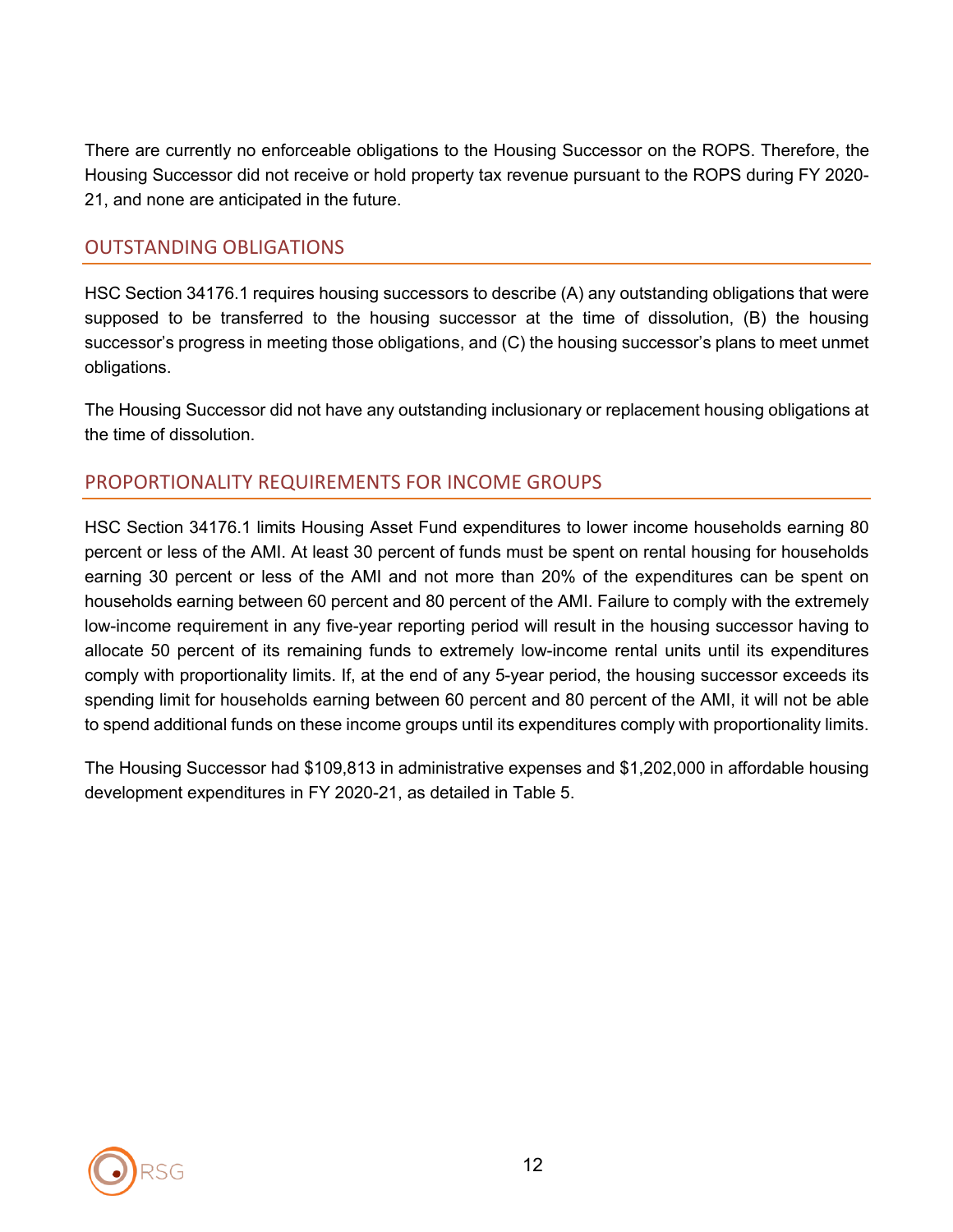### **Fiscal Year 2020-21 Housing Asset Fund Expenditure Compliance Table 5**

#### **Admin/ Rapid Ext. Low Very Low Low Monitoring Rehousing <30% AMI 31-59% AMI 60-80% AMI Total Expenditures \$ 109,813 \$ - \$ 739,692 \$ 462,308 \$ -** *2019-20 - - - 2020-21 739,692 462,308 - 2021-22* Annual Limits<sup>1,2</sup> Five-Year Period (2019-20 through 2023-24)<sup>1</sup>

*TBD*

**Moreno Valley Housing Successor**

*2022-23 2023-24*

**Compliant (Yes/No) Yes Yes Yes Yes Yes** <sup>1</sup> The Admin/Monitoring and Rapid Rehousing amounts are annual Limits. Expenditures by income level are five-year limits

**% Exp. by Income 62% 38% 0%** SB 341 Limitation1 *\$ 2,122,771 \$ 250,000 >30% N/A <20%*

 $2$  The Successor has complied with the Annual Limits each year of the compliance period

*Source: Low and Moderate Income Housing Fund Trial Balance Summary by Fund (6/30/21) and City of Moreno Valley*

As shown in Table 5, the Housing Successor had \$109,813 in administrative costs in Fiscal Year 2020- 21, which is below the \$2,122,771 limit based on five percent of the Housing Asset Fund's ending balance of \$38,126,718. The administrative costs were related to professional services and agency services. The Housing Successor also spent \$1,202,000 in FY 2020-21 to assist with the development of the Courtyards at Cottonwood Apartments, an 81-unit affordable rental development. The Housing Successor is specifically assisting 39 deed restricted units, of which 24 are restricted for households earning up to 30 percent AMI and 15 are restricted for households earning up to 59.9% AMI. Therefore, of the \$1.2 million in Housing Asset Fund expenses assisting the project, 62% was spent on units for households earning 30 percent or less of the AMI, which is above the 30% minimum; 38% was spent on units for households earning 31-59% of the AMI for which there is no expenditure limit.

The Housing Successor is in compliance with all expenditure limits in FY 2020-21 of HSC Section 34176. The Housing Successor will ensure it continues to meet all expenditure requirements going forward, including the next five-year compliance period of July 1, 2020 through June 30, 2025.

Failure to comply with the extremely low income requirement in any five-year compliance period will result in the Housing Successor having to ensure that 50 percent of remaining funds be spent on extremely low income rental units until in compliance. Exceeding the expenditure limit for low households earning between 60-80 percent AMI in any five-year reporting period will result in the Housing Successor not being able to expend any funds on these income categories until in compliance.

### SENIOR HOUSING

This report must include an accounting of deed-restricted senior rental units that were produced over the last ten years. If more than 50 percent of the total aggregate number of rental units assisted by the City,

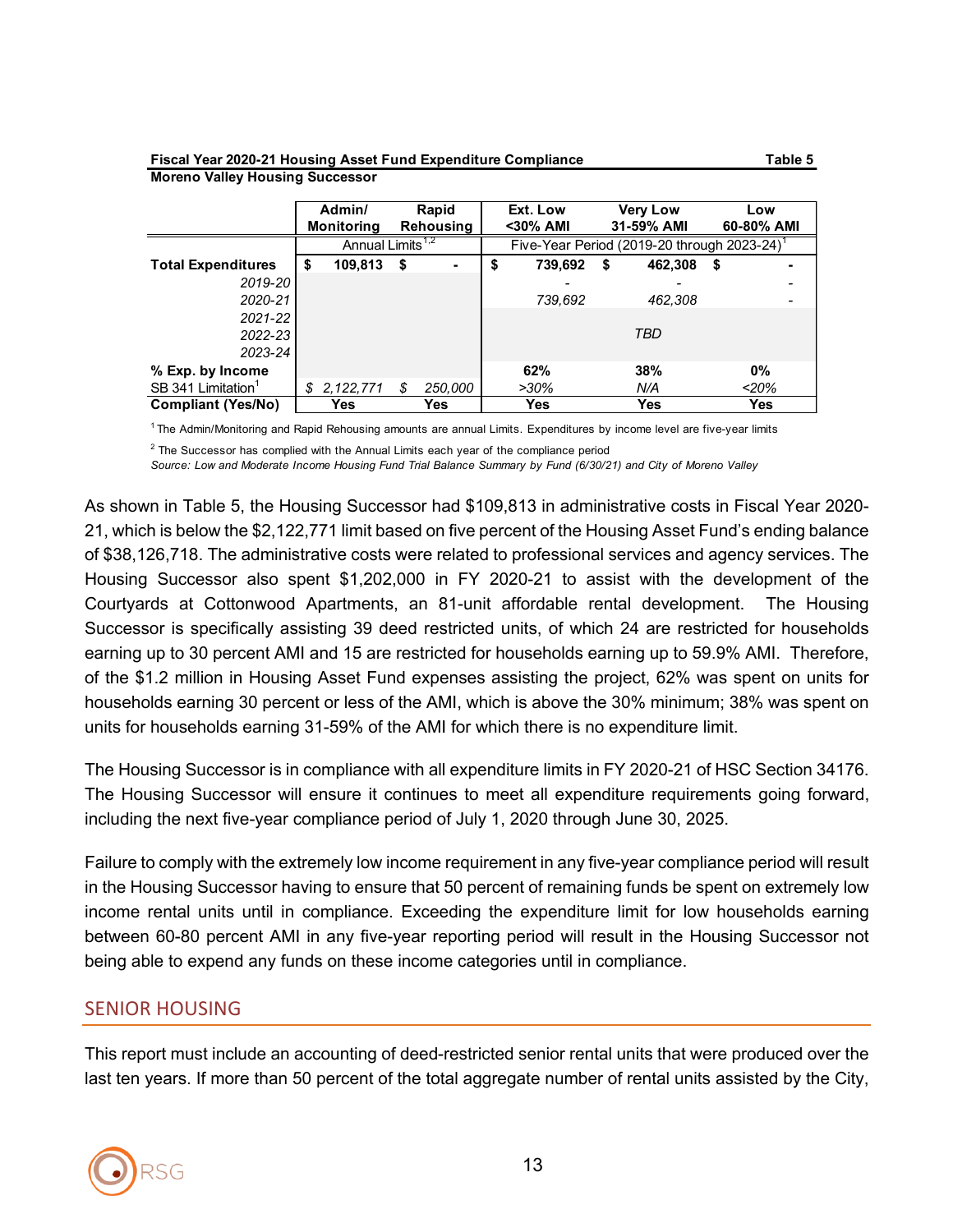Authority, or former Agency during the past 10 years are restricted to seniors, the Housing Successor may not spend more Housing Asset Funds on senior rental housing.

The City, Authority, and former Agency assisted a total of 279 deed-restricted units within the last ten years, and none of them are restricted for seniors as of FY 2020-21. Therefore, the Housing Successor is under the limit allowing no more than 50 percent of the total aggregate number of rental units produced within the preceding ten years to be restricted to seniors.

## EXCESS SURPLUS

Housing successors are required to report (A) the amount of any excess surplus, (B) the amount of time that the successor agency has had the excess surplus, and (C) the housing successor's plan for eliminating the excess surplus. Excess surplus is defined by HSC Section 34176.1(d) as "an unencumbered amount in the account that exceeds the greater of one million dollars, or the aggregate amount deposited into the account during the housing successor's preceding four fiscal years, whichever is greater."

Excess surplus calculations were once performed by redevelopment agencies on an annual basis and were intended to ensure that funds are expended to benefit low-income households in a timely manner. SB 341 reinstates this calculation for housing successors.

According to SB 341, if there is an excess surplus in the Housing Asset Fund, the Housing Successor Agency must expend or encumber excess surplus within three fiscal years. If the Housing Successor Agency fails to comply, it must transfer any excess surplus to HCD within ninety days of the end of the third fiscal year. The Housing Asset Fund has no excess surplus for FY 2020-21, as shown in Table 6.

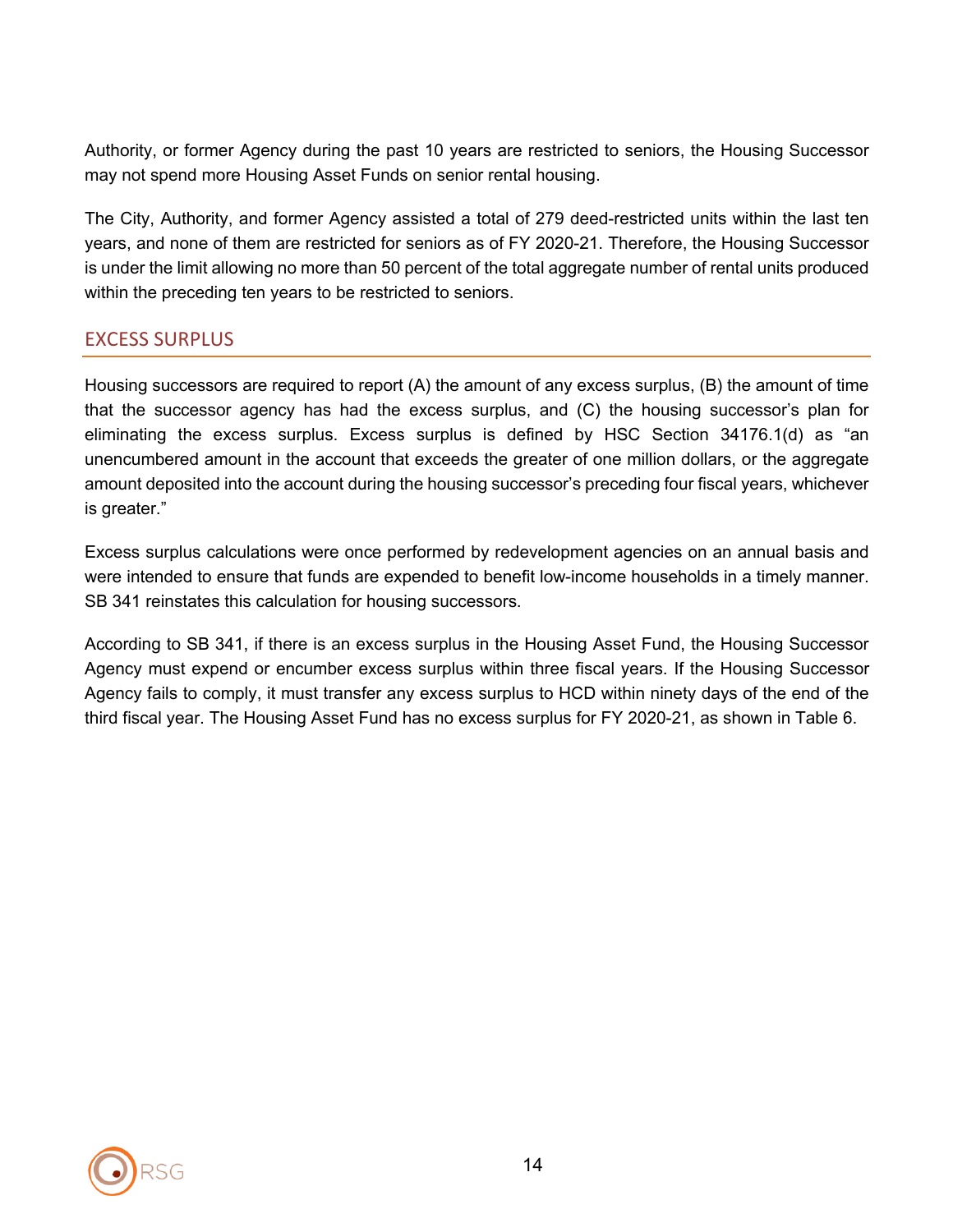| <b>Fiscal Year 2020-21 Excess Surplus Calculation</b>                   |  | Table 6     |   |               |    |             |  |  |  |  |  |  |
|-------------------------------------------------------------------------|--|-------------|---|---------------|----|-------------|--|--|--|--|--|--|
| <b>Moreno Valley Housing Successor</b>                                  |  |             |   |               |    |             |  |  |  |  |  |  |
| Step 1: Determine Unencumbered Cash Balance From Financials             |  |             |   |               |    |             |  |  |  |  |  |  |
| FY 20-21 Beginning Cash Balance                                         |  |             |   |               |    |             |  |  |  |  |  |  |
| Less: Encumbered Funds <sup>1</sup>                                     |  |             |   | \$2,062,876   |    |             |  |  |  |  |  |  |
|                                                                         |  |             |   | \$(1,202,000) |    |             |  |  |  |  |  |  |
| Unencumbered Amount                                                     |  |             |   |               | \$ | 860,876     |  |  |  |  |  |  |
|                                                                         |  |             |   |               |    |             |  |  |  |  |  |  |
| Step 2: Determine Greater of \$1M or Last 4 Deposits                    |  |             |   |               |    |             |  |  |  |  |  |  |
| \$1 Million, or                                                         |  |             |   | \$1,000,000   |    |             |  |  |  |  |  |  |
|                                                                         |  |             |   |               |    |             |  |  |  |  |  |  |
| Last 4 years' deposits                                                  |  |             |   | \$1,852,600   |    |             |  |  |  |  |  |  |
| 2019-20 \$ 1,104,164                                                    |  |             |   |               |    |             |  |  |  |  |  |  |
| 2018-19 \$ 178,020                                                      |  |             |   |               |    |             |  |  |  |  |  |  |
| 2017-18 \$ 258,037                                                      |  |             |   |               |    |             |  |  |  |  |  |  |
| 2016-17 \$ 312,379                                                      |  |             |   |               |    |             |  |  |  |  |  |  |
|                                                                         |  |             |   |               |    |             |  |  |  |  |  |  |
| Result: Larger Number                                                   |  |             |   |               |    | \$1,852,600 |  |  |  |  |  |  |
|                                                                         |  |             |   |               |    |             |  |  |  |  |  |  |
| Step 3: Excess Surplus is Amount Step 1 Exceeds Step 2, if Any          |  |             |   |               |    |             |  |  |  |  |  |  |
| (1) Unencumbered Amount                                                 |  |             | S | 860,876       |    |             |  |  |  |  |  |  |
| (2) Less: Larger Number From Step 2                                     |  | \$1,852,600 |   |               |    |             |  |  |  |  |  |  |
|                                                                         |  |             |   |               |    |             |  |  |  |  |  |  |
| <b>Excess Surplus</b>                                                   |  |             |   |               |    | <b>None</b> |  |  |  |  |  |  |
| $1$ Amount encumbered to assist the Courtyards at Cottonwood affordable |  |             |   |               |    |             |  |  |  |  |  |  |

housing development; funds spent in 20-21 are deducted from the FY 2020-21 beginning cash balance.

*Source: City of Moreno Valley*

# INVENTORY OF HOMEOWNERSHIP UNITS

AB 1793 requires the annual reporting of any homeownership units assisted by the Housing Successor that require restrictions, covenants, or an adopted program that protects Housing Asset Fund monies.

The Housing Successor does not assist any homeownership units and complies with this provision of the law.

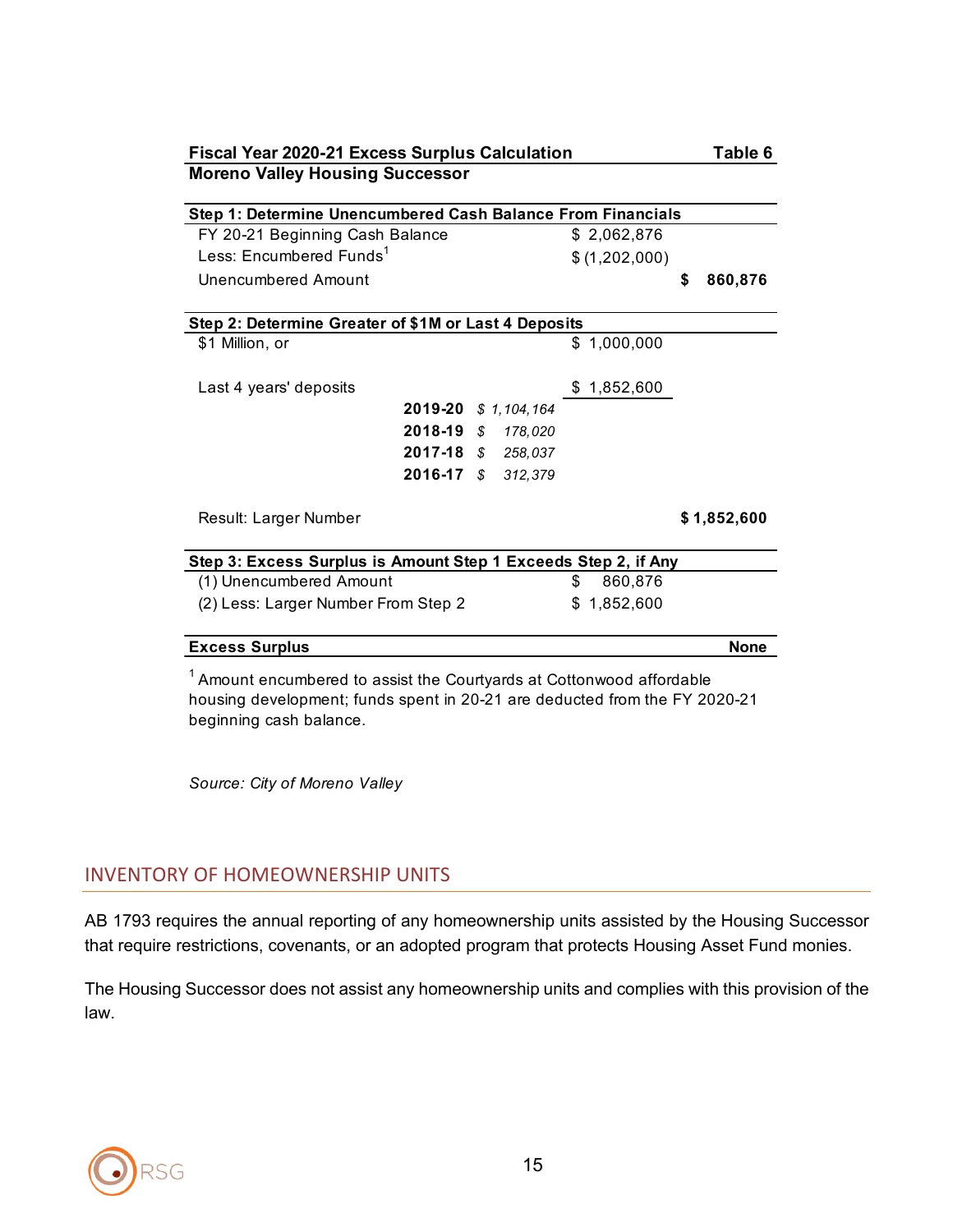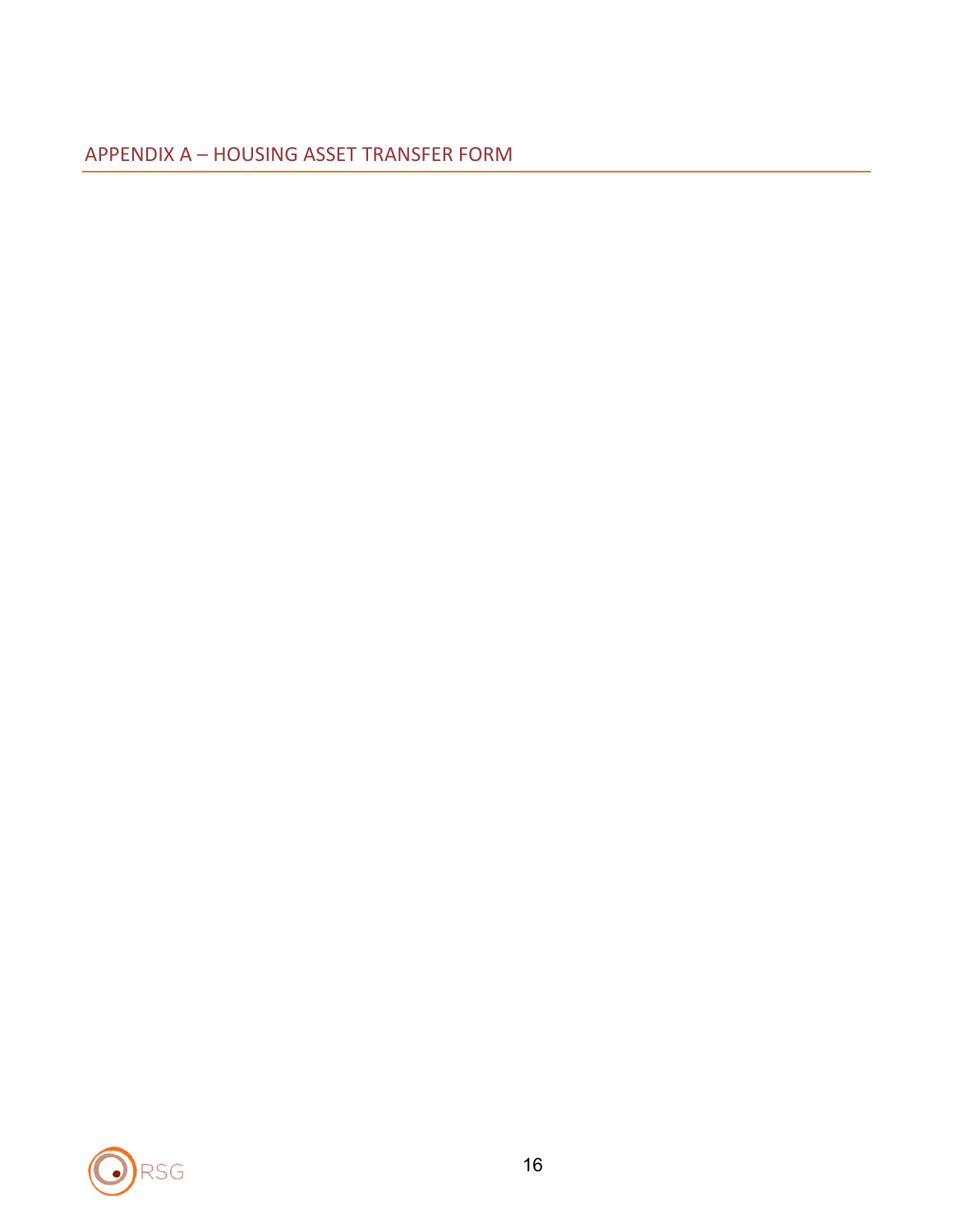#### **DEPARTMENT OF FINANCE HOUSING ASSETS LIST ASSEMBLY BILL X1 26 AND ASSEMBLY BILL 1484 (Health and Safety Code Section 34176)**

| Former Redevelopment Agency:                                                 | The Community Redevelopment Agency of the City of Moreno Valley                                                              |       |                                     |       |              |                |                    |
|------------------------------------------------------------------------------|------------------------------------------------------------------------------------------------------------------------------|-------|-------------------------------------|-------|--------------|----------------|--------------------|
| Successor Agency to the Former<br>Redevelopment Agency:                      | The City of Moreno Valley Serving as the Successor Agency of the Community Redevelopment Agency of the City of Moreno Valley |       |                                     |       |              |                |                    |
| Entity Assuming the Housing Functions<br>of the former Redevelopment Agency: | The Moreno Valley Housing Authority                                                                                          |       |                                     |       |              |                |                    |
| Entity Assuming the Housing Functions<br><b>Contact Name:</b>                | <b>Barry Foster</b>                                                                                                          | Title | <b>Assistant Executive Director</b> | Phone | 951.413.3443 | E-Mail Address | barryf@moval.org   |
| Entity Assuming the Housing Functions<br><b>Contact Name:</b>                | <b>Richard Teichert</b>                                                                                                      | Title | <b>Finance Officer</b>              | Phone | 951.413.3021 | E-Mail Address | richardt@moval.org |

The following Exhibits noted with an X in the box are included as part of this inventory of housing assets: All assets transferred to the entity assuming the housing functions between February 1, 2012 and the date the exhibits were created are included in this housing assets list.

| X                               | As of 7/26/2012 |
|---------------------------------|-----------------|
|                                 |                 |
| X                               | As of 7/26/2012 |
| X                               | As of 7/26/2012 |
| X                               | As of 7/26/2012 |
|                                 |                 |
|                                 |                 |
|                                 |                 |
| Annie Clark - Financial Analyst |                 |
|                                 |                 |
| 7/26/2012                       |                 |
|                                 |                 |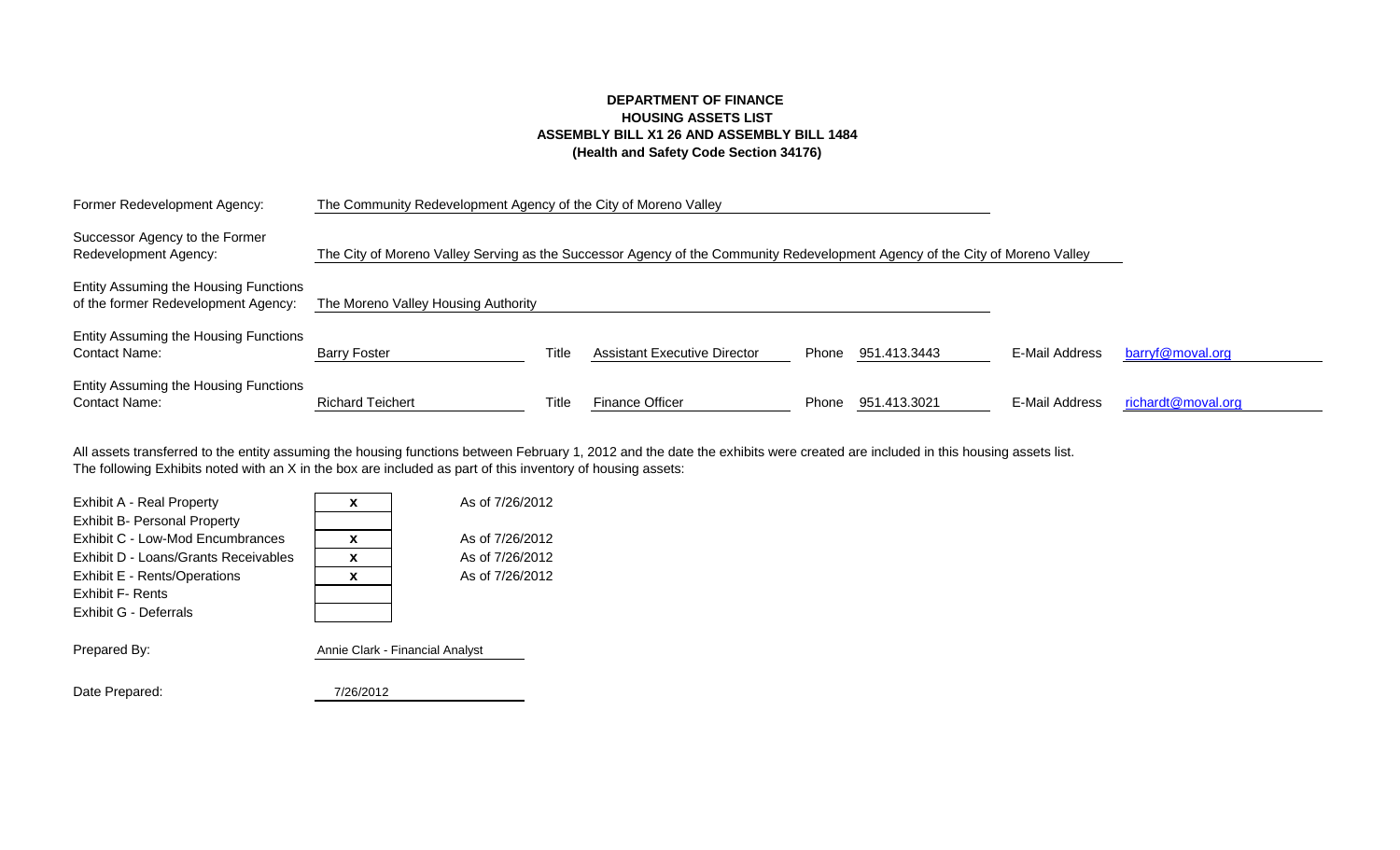#### Exhibit A - Real Property

#### **City of Moreno Valley Inventory of Assets Received Pursuant to Health and Safety Code section 34176 (a) (2)**

| Item#             | Type of Asset a/ | <b>Legal Title and</b><br><b>Description</b> | <b>Carrying Value</b><br>of Asset | <b>Total</b><br>square<br>footage | <b>Square footage</b><br>reserved for low-<br>mod housing | Is the property<br>encumbered by<br>a low-mod<br>housing<br>covenant? | Source of low-<br>mod housing<br>covenant b/** | Date of<br>transfer to<br>Housing<br><b>Successor</b><br>Agency* | <b>Construction</b><br>or acquisition<br>cost funded<br>with Low-Mod<br><b>Housing Fund</b><br>monies | <b>Construction</b><br>or acquisition<br>costs funded<br>with other<br><b>RDA funds</b> | <b>Construction</b><br>or acquisition<br>costs funded<br>with non-RDA<br>funds | Date of<br>construction<br><b>or</b><br>acquisition<br>by the<br>former RDA | Interest in<br>real property<br>(option to<br>purchase,<br>easement,<br>etc.) |
|-------------------|------------------|----------------------------------------------|-----------------------------------|-----------------------------------|-----------------------------------------------------------|-----------------------------------------------------------------------|------------------------------------------------|------------------------------------------------------------------|-------------------------------------------------------------------------------------------------------|-----------------------------------------------------------------------------------------|--------------------------------------------------------------------------------|-----------------------------------------------------------------------------|-------------------------------------------------------------------------------|
|                   | Land             | APN 291-191-027                              | \$399,000                         | 38,333                            | 38,333                                                    | <b>NO</b>                                                             |                                                | April 25,2012                                                    | <b>YES</b>                                                                                            |                                                                                         |                                                                                | 4/1/2008                                                                    | FEE.                                                                          |
| $\mathcal{P}$     | Land             | APN 291-191-028                              | \$280,000                         | 14,375                            | 14,375                                                    | <b>NO</b>                                                             |                                                | April 25,2012                                                    | <b>YES</b>                                                                                            |                                                                                         |                                                                                | 4/1/2008                                                                    | <b>FEE</b>                                                                    |
| 3                 | Land             | APN 291-191-029                              | \$540,000                         | 16.117                            | 16.117                                                    | <b>NO</b>                                                             |                                                | April 25,2012                                                    | <b>YES</b>                                                                                            |                                                                                         |                                                                                | 4/1/2008                                                                    | <b>FEE</b>                                                                    |
| 4                 | Land             | APN 291-191-026                              | \$135,000                         | 6.098                             | 6,098                                                     | <b>NO</b>                                                             |                                                | April 25,2012                                                    | <b>YES</b>                                                                                            |                                                                                         |                                                                                | 6/18/2003                                                                   | FEE                                                                           |
| 5                 | Land             | APN 291-191-025                              | \$270,900                         | 10,019                            | 10,019                                                    | <b>NO</b>                                                             |                                                | April 25,2012                                                    | <b>YES</b>                                                                                            |                                                                                         |                                                                                | 4/1/2008                                                                    | <b>FEE</b>                                                                    |
| 6                 | Land             | APN 291-191-007                              | \$151,600                         | 12,632                            | 12,632                                                    | <b>NO</b>                                                             |                                                | April 25,2012                                                    | <b>YES</b>                                                                                            |                                                                                         |                                                                                | 4/1/2008                                                                    | <b>FEE</b>                                                                    |
|                   | Land             | APN 291-191-008                              | \$650,000                         | 68,369                            | 68,369                                                    | <b>NO</b>                                                             |                                                | April 25,2012                                                    | <b>YES</b>                                                                                            |                                                                                         |                                                                                | 4/1/2008                                                                    | <b>FEE</b>                                                                    |
| 8                 | Land             | APN 291-191-009                              | \$650,000                         | 67,518                            | 67,518                                                    | <b>NO</b>                                                             |                                                | April 25,2012                                                    | <b>YES</b>                                                                                            |                                                                                         |                                                                                | 4/1/2008                                                                    | <b>FEE</b>                                                                    |
| 9                 | Land             | APN 291-191-010                              | \$472,500                         | 43.560                            | 43,560                                                    | <b>NO</b>                                                             |                                                | April 25,2012                                                    | <b>YES</b>                                                                                            |                                                                                         |                                                                                | 4/1/2008                                                                    | <b>FEE</b>                                                                    |
| 10                | Land             | APN 291-191-011                              | \$498,750                         | 43,560                            | 43,560                                                    | <b>NO</b>                                                             |                                                | April 25,2012                                                    | <b>YES</b>                                                                                            |                                                                                         |                                                                                | 4/1/2008                                                                    | <b>FEE</b>                                                                    |
| 11                | Land             | APN 291-191-012                              | \$346,500                         | 10.454                            | 10,454                                                    | <b>NO</b>                                                             |                                                | April 25,2012                                                    | <b>YES</b>                                                                                            |                                                                                         |                                                                                | 4/1/2008                                                                    | <b>FEE</b>                                                                    |
| $12 \overline{ }$ | Land             | APN 291-191-013                              | \$393,750                         | 35,719                            | 35,719                                                    | <b>NO</b>                                                             |                                                | April 25,2012                                                    | <b>YES</b>                                                                                            |                                                                                         |                                                                                | 4/1/2008                                                                    | <b>FEE</b>                                                                    |
| 13                | Land             | APN 481-270-058                              | \$144,303                         | 56,628                            | 56.628                                                    | <b>NO</b>                                                             |                                                | April 25,2012                                                    | <b>YES</b>                                                                                            |                                                                                         |                                                                                | 4/20/1994                                                                   | <b>FEE</b>                                                                    |
| 14                | Land             | APN 481-130-022                              | \$75,000                          | 21.780                            | 21,780                                                    | <b>NO</b>                                                             |                                                | April 25,201                                                     | <b>YES</b>                                                                                            |                                                                                         |                                                                                | 9/14/1992                                                                   | <b>FEE</b>                                                                    |
| 15                | Land             | APN 481-130-023                              | \$75,000                          | 18.295                            | 18,295                                                    | <b>NO</b>                                                             |                                                | April 25,2012                                                    | <b>YES</b>                                                                                            |                                                                                         |                                                                                | 9/14/1992                                                                   | <b>FEE</b>                                                                    |
| 16                | Land             | APN 481-250-002                              | \$60,000                          | 20,038                            | 20,038                                                    | <b>NO</b>                                                             |                                                | April 25,2012                                                    | <b>YES</b>                                                                                            |                                                                                         |                                                                                | 11/28/1994                                                                  | FEE                                                                           |
| 17                | Land             | APN 482-250-003                              | \$60,000                          | 39,640                            | 39,640                                                    | <b>NO</b>                                                             |                                                | April 25,201                                                     | <b>YES</b>                                                                                            |                                                                                         |                                                                                | 11/28/1994                                                                  | <b>FEE</b>                                                                    |
| 18                | Land             | APN 482-020-064                              | \$360,000                         | 57,499                            | 57,499                                                    | <b>NO</b>                                                             |                                                | April 25,2012                                                    | <b>YES</b>                                                                                            |                                                                                         |                                                                                | 8/23/1995                                                                   | FEE                                                                           |
| 19                | Land             | APN 482-161-021                              | \$137,500                         | 174,676                           | 174.676                                                   | <b>NO</b>                                                             |                                                | April 25,2012                                                    | <b>YES</b>                                                                                            |                                                                                         |                                                                                | 1/26/1994                                                                   | <b>FEE</b>                                                                    |
| 20                | Land             | APN 482-161-022                              | \$137,500                         | 51.400                            | 51,400                                                    | <b>NO</b>                                                             |                                                | April 25,2012                                                    | <b>YES</b>                                                                                            |                                                                                         |                                                                                | 1/26/1994                                                                   | FEE                                                                           |
| 21                | Land             | APN 482-161-023                              | \$137,500                         | 100.188                           | 100,188                                                   | <b>NO</b>                                                             |                                                | April 25,2012                                                    | <b>YES</b>                                                                                            |                                                                                         |                                                                                | 1/26/1994                                                                   | <b>FEE</b>                                                                    |
| 22                | Land             | APN 482-161-024                              | \$137,500                         | 49.223                            | 49,223                                                    | <b>NO</b>                                                             |                                                | April 25,2012                                                    | <b>YES</b>                                                                                            |                                                                                         |                                                                                | 1/26/1994                                                                   | <b>FEE</b>                                                                    |
| 23                | Land             | APN 485-032-013                              | \$137,466                         | 8.712                             | 8,712                                                     | <b>NO</b>                                                             |                                                | April 25,2012                                                    | <b>YES</b>                                                                                            |                                                                                         |                                                                                | 7/2/2001                                                                    | <b>FEE</b>                                                                    |
| 24                | Land             | APN 486-084-006                              | \$30,000                          | 4,356                             | 4,356                                                     | <b>NO</b>                                                             |                                                | April 25,2012                                                    | <b>YES</b>                                                                                            |                                                                                         |                                                                                | 11/27/2007                                                                  | <b>FEE</b>                                                                    |
| 25                | Land             | APN 486-084-011                              | \$30,000                          | 4.356                             | 4,356                                                     | <b>NO</b>                                                             |                                                | April 25,2012                                                    | <b>YES</b>                                                                                            |                                                                                         |                                                                                | 1/28/2008                                                                   | <b>FEE</b>                                                                    |

\* Date of action by Oversight Board; and as of 2/1/2012 due to AB X 1 26. \*\* See also deed of trust and covenant under Exhibit D & E.

a/ Asset types may include low-mod housing, mixed-income housing, low-mod housing with commercial space, mixed-income housing with commercial space.

b/ May include California Redevelopment Law, tax credits, state bond indentures, and federal funds requirements.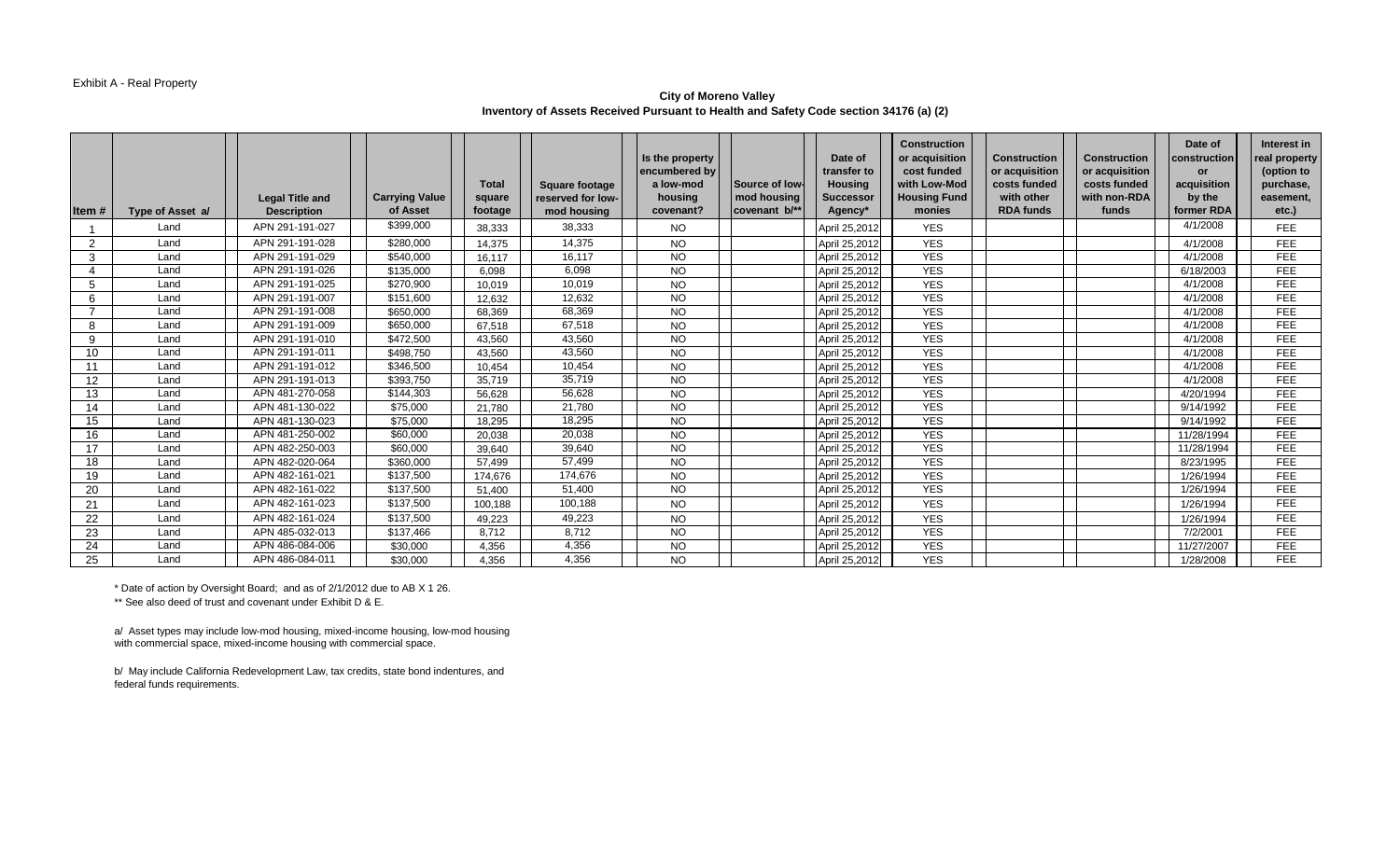#### Exhibit C - Low-Mod Encumbrances

#### **City of Moreno Valley Inventory of Assets Received Pursuant to Health and Safety Code section 34176 (a) (2)**

| Item#          | Type of housing built<br>or acquired with<br>enforceably obligated<br>funds $a/**$ | Date contract for<br><b>Enforceable</b><br><b>Obligation was</b><br>executed | <b>Contractual</b><br>counterparty | Total amount<br>currently<br>owed for the<br>Enforceable<br>Obligation | Is the property<br>encumbered by<br>a low-mod<br>housing<br>covenant? | Source of low-<br>mod housing<br>covenant b/ | <b>Current owner of</b><br>the property | <b>Construction or</b><br>acquisition cost<br>funded with<br>Low-Mod<br><b>Housing Fund</b><br>monies | <b>Construction or</b><br>acquisition costs<br>funded with<br>other RDA funds | <b>Construction</b><br>or acquisition<br>costs funded<br>with non-RDA<br>funds | Date of<br>construction or<br>acquisition of<br>the property |
|----------------|------------------------------------------------------------------------------------|------------------------------------------------------------------------------|------------------------------------|------------------------------------------------------------------------|-----------------------------------------------------------------------|----------------------------------------------|-----------------------------------------|-------------------------------------------------------------------------------------------------------|-------------------------------------------------------------------------------|--------------------------------------------------------------------------------|--------------------------------------------------------------|
|                | Rancho Dorado Apts -                                                               |                                                                              |                                    |                                                                        |                                                                       |                                              | MV Rancho Dorado                        |                                                                                                       |                                                                               |                                                                                |                                                              |
|                | South*                                                                             | 03/01/10                                                                     | N/A                                | \$6,950,000                                                            | Yes                                                                   | <b>Redvpmnt Law</b>                          | <b>Limited Partnership</b>              | \$0                                                                                                   | \$0                                                                           | \$0                                                                            | Not yet started                                              |
| 2              |                                                                                    |                                                                              |                                    |                                                                        |                                                                       |                                              |                                         |                                                                                                       |                                                                               |                                                                                |                                                              |
| 3              |                                                                                    |                                                                              |                                    |                                                                        |                                                                       |                                              |                                         |                                                                                                       |                                                                               |                                                                                |                                                              |
| $\overline{4}$ |                                                                                    |                                                                              |                                    |                                                                        |                                                                       |                                              |                                         |                                                                                                       |                                                                               |                                                                                |                                                              |
| 5              |                                                                                    |                                                                              |                                    |                                                                        |                                                                       |                                              |                                         |                                                                                                       |                                                                               |                                                                                |                                                              |
| 6              |                                                                                    |                                                                              |                                    |                                                                        |                                                                       |                                              |                                         |                                                                                                       |                                                                               |                                                                                |                                                              |
| $\overline{ }$ |                                                                                    |                                                                              |                                    |                                                                        |                                                                       |                                              |                                         |                                                                                                       |                                                                               |                                                                                |                                                              |
| 8              |                                                                                    |                                                                              |                                    |                                                                        |                                                                       |                                              |                                         |                                                                                                       |                                                                               |                                                                                |                                                              |
| 9              |                                                                                    |                                                                              |                                    |                                                                        |                                                                       |                                              |                                         |                                                                                                       |                                                                               |                                                                                |                                                              |
| 10             |                                                                                    |                                                                              |                                    |                                                                        |                                                                       |                                              |                                         |                                                                                                       |                                                                               |                                                                                |                                                              |
| 11             |                                                                                    |                                                                              |                                    |                                                                        |                                                                       |                                              |                                         |                                                                                                       |                                                                               |                                                                                |                                                              |
| 12             |                                                                                    |                                                                              |                                    |                                                                        |                                                                       |                                              |                                         |                                                                                                       |                                                                               |                                                                                |                                                              |
| 13             |                                                                                    |                                                                              |                                    |                                                                        |                                                                       |                                              |                                         |                                                                                                       |                                                                               |                                                                                |                                                              |
| 14             |                                                                                    |                                                                              |                                    |                                                                        |                                                                       |                                              |                                         |                                                                                                       |                                                                               |                                                                                |                                                              |
| 15             |                                                                                    |                                                                              |                                    |                                                                        |                                                                       |                                              |                                         |                                                                                                       |                                                                               |                                                                                |                                                              |
| 16             |                                                                                    |                                                                              |                                    |                                                                        |                                                                       |                                              |                                         |                                                                                                       |                                                                               |                                                                                |                                                              |
| 17             |                                                                                    |                                                                              |                                    |                                                                        |                                                                       |                                              |                                         |                                                                                                       |                                                                               |                                                                                |                                                              |
| 18             |                                                                                    |                                                                              |                                    |                                                                        |                                                                       |                                              |                                         |                                                                                                       |                                                                               |                                                                                |                                                              |
| 19             |                                                                                    |                                                                              |                                    |                                                                        |                                                                       |                                              |                                         |                                                                                                       |                                                                               |                                                                                |                                                              |
| 20             |                                                                                    |                                                                              |                                    |                                                                        |                                                                       |                                              |                                         |                                                                                                       |                                                                               |                                                                                |                                                              |

\*To meet enforceable obligation per Affordable Housing Agreement to be paid in 2013-2014 - Total encumbered to date is \$4,877,000 (based on actual of \$4,177,000 and \$700,000 estimated encumbrance based on the remaining fund balance as of 6/30/2012 and the Second ROPS -July - December 2012). Encumbrance of funds was approved as an enforceble obligation by the DOF.

\*\* See also Exhibit D & E as to properties restricted for affordable housing use.

a/ May include low-mod housing, mixed-income housing, low-mod housing with commercial space, mixed-income housing with commercial space.

b/ May include California Redevelopment Law, tax credits, state bond indentures, and federal funds requirements.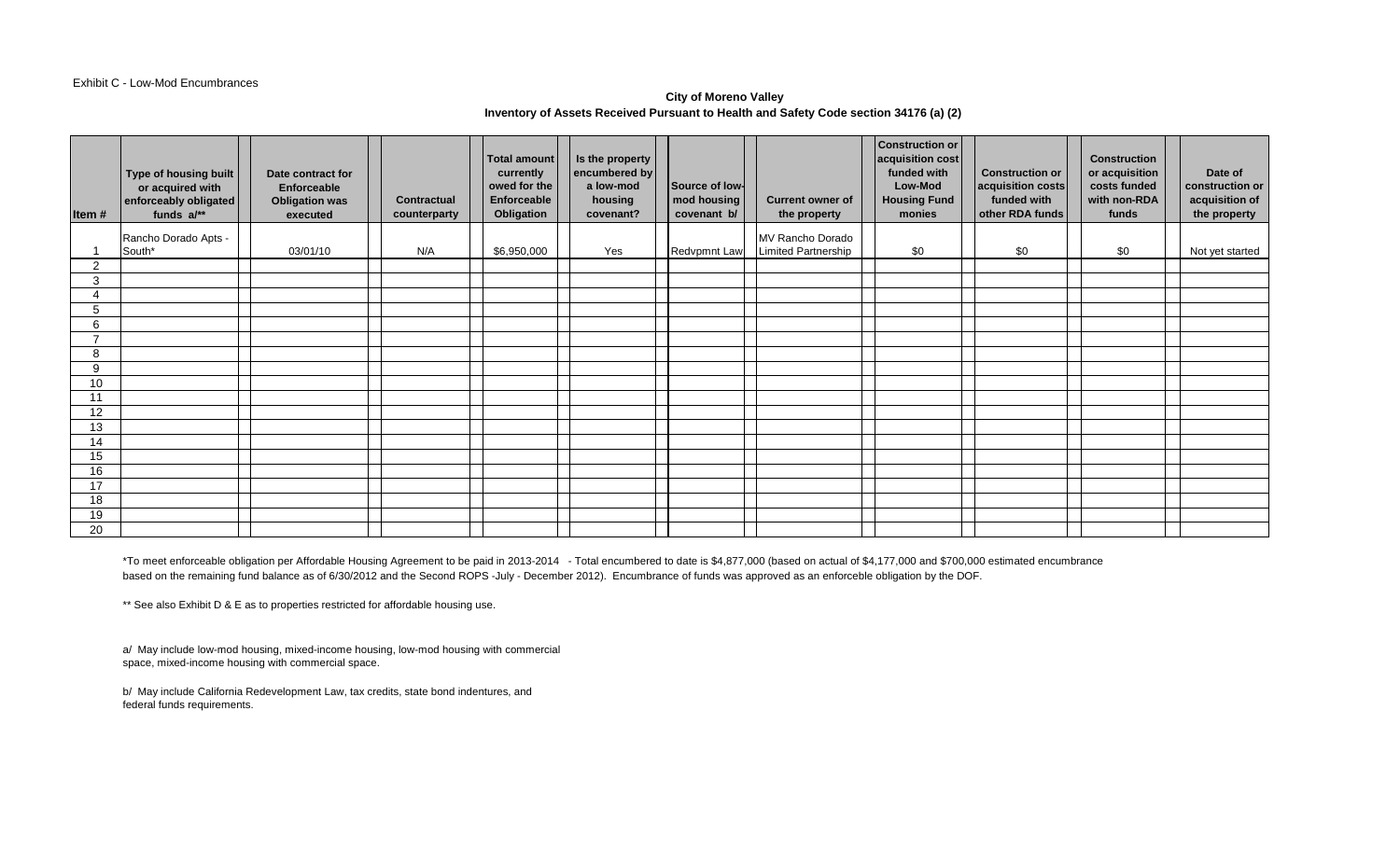#### **City of Moreno Valley Inventory of Assets Received Pursuant to Health and Safety Code section 34176 (a) (2)**

|                 |                                               |                    |                  |                          |                          | <b>Are there</b>            |                     |               |     |                 |
|-----------------|-----------------------------------------------|--------------------|------------------|--------------------------|--------------------------|-----------------------------|---------------------|---------------|-----|-----------------|
|                 |                                               |                    |                  |                          |                          | contractual<br>requirements |                     |               |     |                 |
|                 |                                               |                    |                  |                          |                          | specifying the              |                     |               |     | <b>Current</b>  |
|                 | <b>Was the Low-Mod</b><br><b>Housing Fund</b> |                    |                  | Person or entity to whom | <b>Purpose for which</b> | purposes for which          | Repayment date, if  |               |     | outstanding     |
|                 | amount issued for a                           | Amount of the loan | Date the loan or | the loan or grant was    | the funds were           | the funds may be            | the funds are for a | Interest rate |     | loan balance as |
| Item #          | loan or a grant?                              | or grant           | grant was issued | issued                   | loaned or granted        | used?                       | loan                | of loan       |     | of 7/26/2012    |
|                 | Loan                                          | \$<br>5,597.00     | 12/23/11         | Palma, Juvencio & Alicia | Down Payment Asst        | Yes                         | 12/15/41            | 0%            | \$  | 5,597.00        |
| $\overline{2}$  | Loan                                          | \$<br>4,375.00     | 12/23/11         | Perez, Eloisa            | Down Payment Asst        | Yes                         | 12/15/41            | 0%            | \$  | 4,375.00        |
| 3               | Loan                                          | \$<br>25,500.00    | 06/10/11         | Rabe, Brian              | Down Payment Asst        | Yes                         | 06/02/41            | 0%            | -\$ | 25,500.00       |
| 4               | Loan                                          | \$<br>28,881.98    | 04/21/11         | Marcia, J & F            | Down Payment Asst        | Yes                         | 04/13/41            | 0%            | \$  | 28,881.98       |
| 5               | Loan                                          | \$<br>28,800.00    | 03/22/11         | Vera. Denise             | Down Payment Asst        | Yes                         | 03/14/41            | $0\%$         | -\$ | 28,800.00       |
| 6               | Loan                                          | \$<br>30,029.37    | 02/23/11         | Gallegos, L              | Down Payment Asst        | Yes                         | 02/15/41            | 0%            | \$  | 30,029.37       |
|                 | Loan                                          | \$<br>34,625.24    | 02/01/11         | Gonzalez, Julio          | Down Payment Asst        | Yes                         | 01/24/41            | $0\%$         | \$  | 34,625.24       |
| 8               | Loan                                          | \$<br>52,199.03    | 11/30/10         | Odero, Christobel        | Down Payment Asst        | Yes                         | 11/22/40            | 0%            | -\$ | 52,199.03       |
| 9               | Loan                                          | \$<br>3.888.27     | 10/01/10         | Figuera, Mario           | Down Payment Asst        | Yes                         | 09/23/40            | 0%            | \$  | 3.888.27        |
| 10              | Loan                                          | \$<br>30,425.33    | 09/02/09         | Whitmore, Kenneth        | Down Payment Asst        | Yes                         | 08/26/39            | 0%            | -\$ | 30,425.33       |
| 11              | Loan                                          | \$<br>45,000.00    | 09/26/08         | Keo, Pranom & Nong       | Down Payment Asst        | Yes                         | 09/19/38            | 0%            | -\$ | 45,000.00       |
| 12 <sup>2</sup> | Loan                                          | \$<br>26,000.00    | 08/12/08         | Marino, Pete & Carissa   | Down Payment Asst        | Yes                         | 08/05/38            | 0%            | -\$ | 26,000.00       |
| 13              | Loan                                          | \$<br>44,000.00    | 08/11/08         | Jones, Asha D.           | Down Payment Asst        | Yes                         | 08/04/38            | $0\%$         | \$  | 44,000.00       |
| 14              | Loan                                          | \$<br>44,293.31    | 05/02/08         | Castillo, Vincent        | Down Payment Asst        | Yes                         | 04/25/38            | $0\%$         | -\$ | 44,293.31       |
| 15              | Loan                                          | \$<br>45,000.00    | 02/06/08         | Sanders, Andresa         | Down Payment Asst        | Yes                         | 01/29/38            | 0%            | -\$ | 45,000.00       |
| 16              | Loan                                          | \$<br>58,000.00    | 11/22/05         | Gonzalez, R. & M.        | Down Payment Asst        | Yes                         | 11/15/35            | 0%            | -\$ | 58,000.00       |
| 17              | Loan                                          | \$<br>19,604.06    | 11/25/03         | Gomes, Virginia          | Down Payment Asst        | Yes                         | 11/17/33            | 0%            | -\$ | 19,604.06       |
| 18              | Loan                                          | \$<br>18,984.65    | 05/05/99         | Gutierrez, Dolores       | Down Payment Asst        | Yes                         | 04/27/29            | 0%            | -\$ | 18,984.65       |
| 19              | Loan                                          | \$<br>10,713.72    | 01/12/99         | Adams, Christopher       | Down Payment Asst        | Yes                         | 01/04/29            | 0%            | -\$ | 10,713.72       |
| 20              | Loan                                          | \$<br>20,000.00    | 12/10/98         | Quijano, Joe and Maria   | Down Payment Asst        | Yes                         | 12/02/28            | $0\%$         | -\$ | 20,000.00       |
| 21              | Loan                                          | \$<br>16,558.00    | 11/03/98         | Torres. Juan and Maria   | Down Payment Asst        | Yes                         | 10/26/28            | 0%            | -\$ | 16,558.00       |
| 22              | Loan                                          | \$<br>2,581.88     | 08/19/98         | Lugo, Michael & Rhonda   | Down Payment Asst        | Yes                         | 08/11/28            | 0%            | -\$ | 2,581.88        |
|                 |                                               |                    |                  |                          |                          |                             |                     |               |     |                 |
|                 |                                               |                    |                  |                          |                          |                             |                     |               |     |                 |
|                 |                                               |                    |                  |                          |                          |                             |                     | Total         | \$  | 595,056.84      |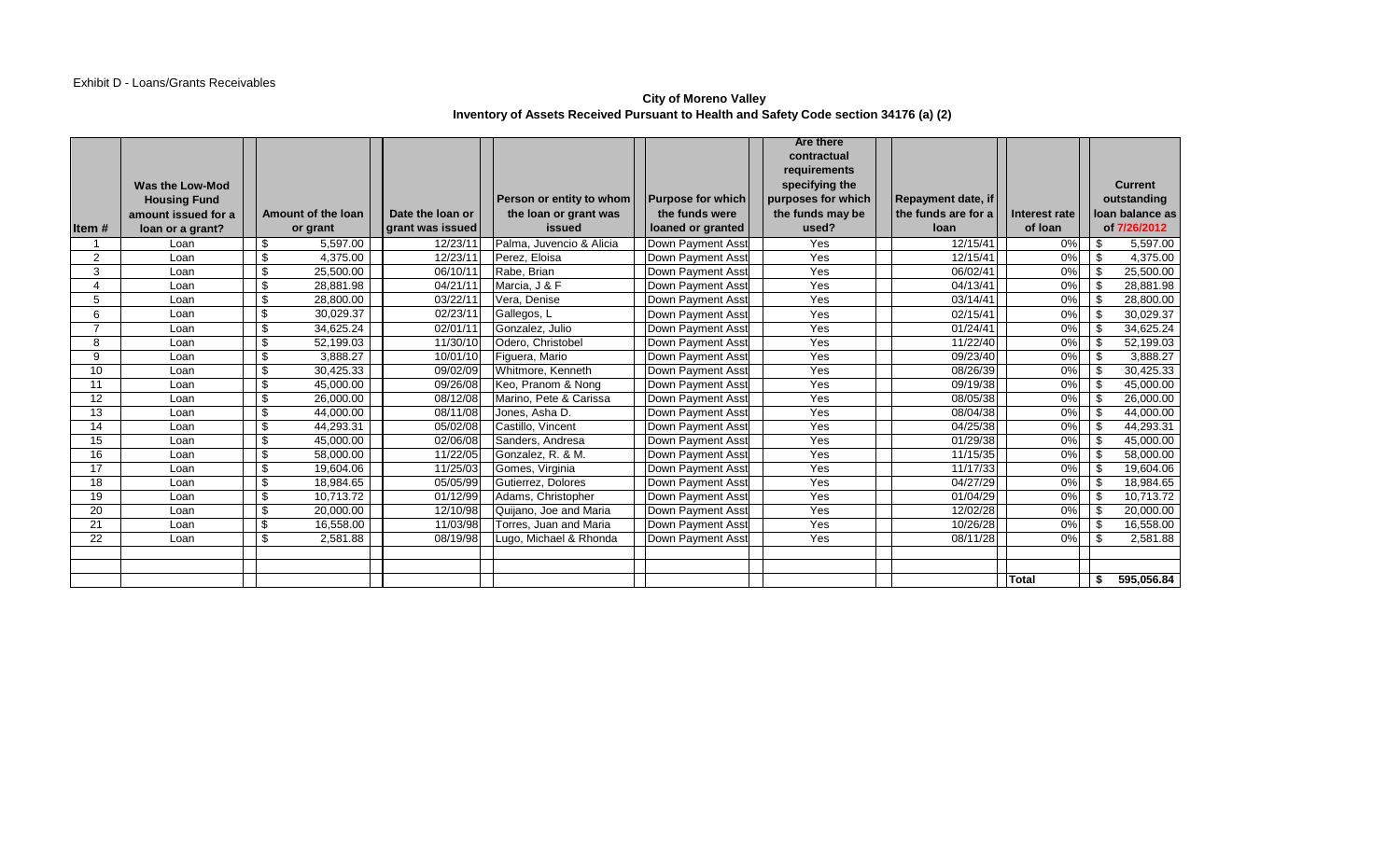#### Exhibit D - Loans/Grants Receivables

#### **City of Moreno Valley Inventory of Assets Received Pursuant to Health and Safety Code section 34176 (a) (2)**

|                |                     |                 |               |                            |                          | <b>Are there</b>   |                     |               |                            |
|----------------|---------------------|-----------------|---------------|----------------------------|--------------------------|--------------------|---------------------|---------------|----------------------------|
|                |                     |                 |               |                            |                          | contractual        |                     |               |                            |
|                |                     |                 |               |                            |                          | requirements       |                     |               |                            |
|                | Was the Low-Mod     |                 |               |                            |                          | specifying the     |                     |               |                            |
|                | <b>Housing Fund</b> |                 | Date the loan | Person or entity to whom   | <b>Purpose for which</b> | purposes for which | Repayment date, if  |               | <b>Current outstanding</b> |
|                | amount issued for a | Amount of the   | or grant was  | the loan or grant was      | the funds were           | the funds may be   | the funds are for a | Interest rate | loan balance as of         |
| Item $#$       | loan or a grant?    | loan or grant   | issued        | issued                     | loaned or granted        | used?              | <b>loan</b>         | of loan       | 7/26/2012                  |
|                | Loan                | \$<br>14,119.80 | 09/03/98      | Smith, Geraldine           | Preservation of          |                    |                     |               |                            |
|                |                     |                 |               |                            | affordable hsng          | <b>Yes</b>         | 08/29/18            | 3%            | -\$<br>19,569.50           |
|                | Loan                |                 |               |                            | Preservation of          |                    |                     |               |                            |
| $\overline{2}$ |                     | \$<br>8,722.09  | 08/10/98      | Baden, Terry               | affordable hsng          | <b>Yes</b>         | 08/05/18            | 3%            | 12,377.48<br>- \$          |
|                | Loan                |                 |               |                            | Preservation of          |                    |                     |               |                            |
| 3              |                     | \$<br>8,848.00  | 02/25/98      | Gorman, Suzette            | affordable hsng          | Yes                | 02/20/18            | 3%            | 12,676.88<br>- \$          |
|                | Loan                |                 |               | Kelsey, Cora               | Preservation of          |                    |                     |               |                            |
|                |                     | \$<br>12,869.87 | 03/04/96      |                            | affordable hsng          | Yes                | 02/28/16            | 3%            | 19,220.58<br>- \$          |
|                | Loan                |                 |               | Ybarra, Martha & Arturo    | Preservation of          |                    |                     |               |                            |
| 5              |                     | \$<br>13,976.00 | 06/27/95      |                            | affordable hsng          | Yes                | 06/22/15            | 3%            | 21,143.67<br>. \$          |
| 6              | Loan                | \$<br>13,960.07 | 03/17/95      | Wilkison, Beverly          | affordable hsng          | Yes                | 03/12/15            | 3%            | 21,267.10                  |
|                | Loan                | \$<br>5,930.60  | 10/20/94      | Wilkinson, Grace           | affordable hsng          | Yes                | 10/15/14            | 3%            | -\$<br>3,030.39            |
|                | Loan                |                 |               | Mehta, Sunil & Janvi       | Preservation of          |                    |                     |               |                            |
| 8              |                     | \$<br>6,382.87  | 10/12/94      |                            | affordable hsng          | Yes                | 10/07/14            | 3%            | 9,791.32<br>-\$            |
| 9              | Loan                | \$<br>15,000.00 | 03/05/93      | Resendiz, Eladio Avila     | affordable hsng          | Yes                | 02/28/13            | 3%            | 23,732.47<br>-S            |
| 10             | Loan                | \$<br>12,237.00 | 09/03/92      | Rodriguez-Benitez, Marilyn | affordable hsng          | Yes                | 08/29/12            | 3%            | 19,545.00                  |
|                |                     |                 |               |                            |                          |                    |                     |               |                            |
|                |                     |                 |               |                            |                          |                    |                     |               |                            |
|                |                     |                 |               |                            |                          |                    |                     | <b>Total</b>  | 162,354.39                 |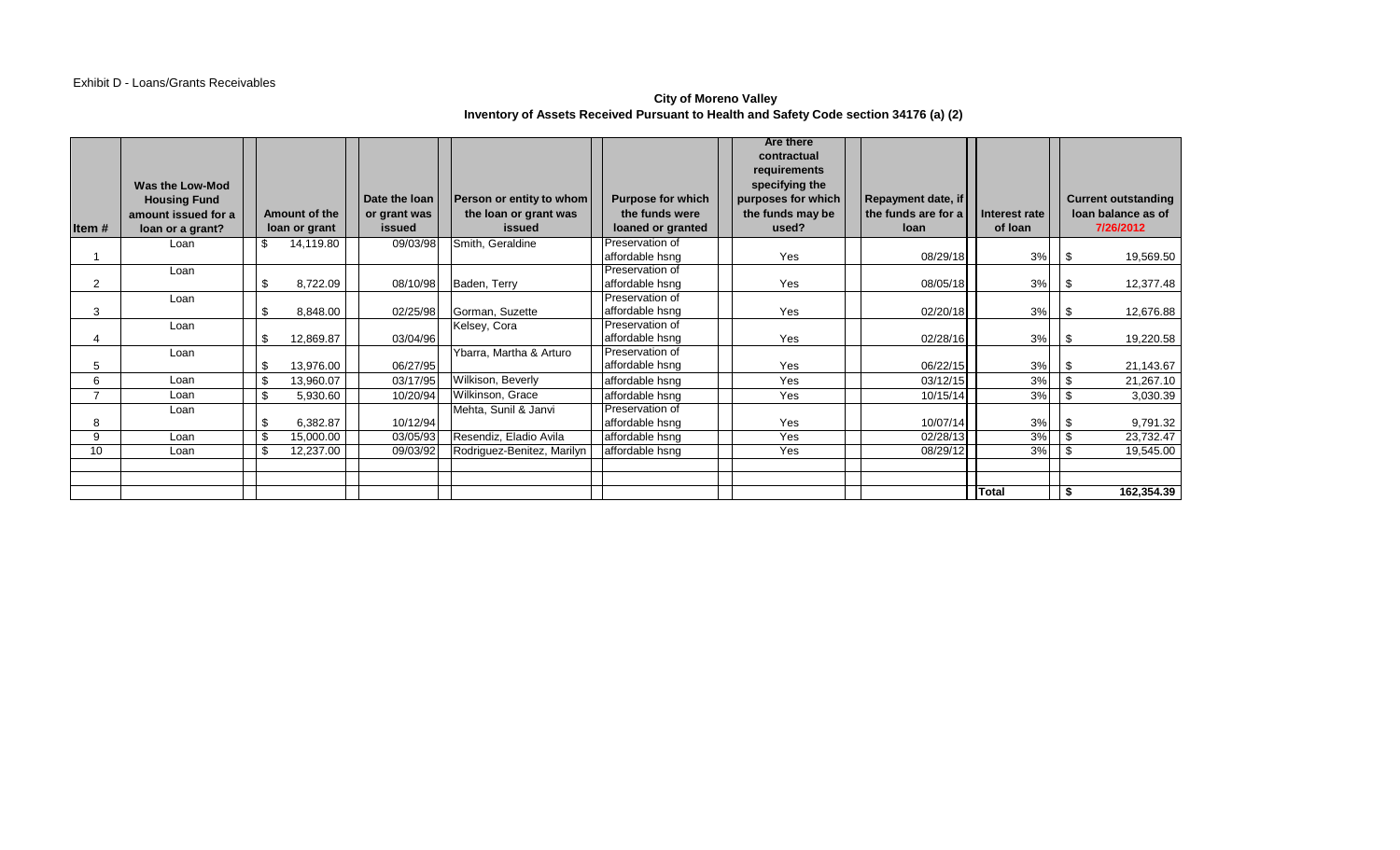#### **City of Moreno Valley Inventory of Assets Received Pursuant to Health and Safety Code section 34176 (a) (2)**

|                |                            |     |                    |                  |                                      |                          | <b>Are there</b>   |                           |                  |            |                          |
|----------------|----------------------------|-----|--------------------|------------------|--------------------------------------|--------------------------|--------------------|---------------------------|------------------|------------|--------------------------|
|                |                            |     |                    |                  |                                      |                          | contractual        |                           |                  |            |                          |
|                |                            |     |                    |                  |                                      |                          | requirements       |                           |                  |            |                          |
|                | Was the Low-Mod            |     |                    |                  |                                      |                          | specifying the     |                           |                  |            |                          |
|                | <b>Housing Fund amount</b> |     |                    |                  |                                      | <b>Purpose for which</b> | purposes for which | <b>Repayment date, if</b> |                  |            |                          |
|                | issued for a loan or a     |     | Amount of the loan | Date the loan or | Person or entity to whom the         | the funds were           | the funds may be   | the funds are for a       | Interest rate    |            | Current outstanding loan |
| Item#          | grant?                     |     | or grant           | grant was issued | loan or grant was issued             | loaned or granted        | used?              | <b>loan</b>               | of loan          |            | balance as of 7/26/2012  |
|                | Loan - Cottonwood I Apts   |     | 1,700,000.00       | 12/01/97         | Palm Desert Development Co           | Increase Affdble Units   | Yes                | 05/01/27                  | 1%               | \$         | 1,452,682.19             |
| $\overline{2}$ | Loan - Cottonwood II Apts  | \$  | 762,000.00         | 10/29/03         | Palm Desert Development Co           | Increase Affdble Units   | Yes                | 10/31/58                  | 1%               | $\sqrt{3}$ | 828,886.67               |
| 3              | Loan - Cottonwood III Apts | \$  | 913,000.00         | 01/15/05         | Palm Desert Development Co           | Increase Affdble Units   | Yes                | 05/01/37                  | $1\%$            | $\sqrt{3}$ | 977,949.81               |
|                | coan - Cottonwood IV Apts  | \$  | 750,000.00         | 10/15/05         | Palm Desert Development Co           | Increase Affdble Units   | Yes                | 05/01/38                  | 1%               | l \$       | 770,862.15               |
| 5              | Loan - RHDC Sunridge       | \$  | 320,000.00         | 10/27/98         | <b>Riverside Housing Development</b> | Increase Affdble Units   | Yes                | 06/29/54                  | 0%               | $\sqrt{3}$ | 233,591.36               |
| 6              | Loan - RHDC Bay            |     | 410,000.00         | 11/26/02         | Riverside Housing Development        | Increase Affdble Units   | Yes                | 11/01/57                  | 0%               | l \$       | 333,133.75               |
|                | Loan - RHDC Adrienne IV    | \$. | 1,340,000.00       | 04/10/07         | <b>Riverside Housing Development</b> | Increase Affdble Units   | Yes                | 05/01/61                  | 0%               | $1$ \$     | 1,299,832.15             |
| 8              | Loan - RHDC Sheila I       |     | 1,445,000.00       | 07/01/07         | <b>Riverside Housing Development</b> | Increase Affdble Units   | Yes                | 07/01/61                  | $\overline{0\%}$ | l \$       | 1,336,939.99             |
| 9              | Loan - RHDC Sheila II      | \$  | ,495,000.00        | 01/01/08         | <b>Riverside Housing Development</b> | Increase Affdble Units   | Yes                | 07/01/62                  | 0%               | $\sqrt{3}$ | 1,314,935.25             |
| 10             | Loan - CVHC                |     | 1,650,000.00       | 02/22/05         | <b>Riverside Housing Development</b> | Increase Affdble Units   | Yes                | 02/22/60                  | 0%               | l \$       | 1,639,450.04             |
| 11             | Loan - Ability First       | \$  | 824.916.78         | 05/23/94         | Moreno Valley Housing Corp.          | Increase Affdble Units   | Yes                | 05/23/34                  | 0%               | l \$       | 824,916.78               |
| 12             | Loan - Perris Isle         |     | 413,000.00         | 04/14/09         | Perris Isle Limited Partnership      | Increase Affdble Units   | Yes                | 12/23/38                  | 3%               | $\sqrt{3}$ | 447,003.67               |
| 13             | Loan - Oakwood Apts        | \$  | 2,250,000.00       | 01/27/09         | One Moreno Valley 240, L.P.          | Increase Affdble Units   | Yes                | 07/24/62                  | 3%               | l \$       | 2,455,875.00             |
|                | Loan - Rancho Dorado -     |     |                    |                  | MV Rancho Dorado II Limited P        |                          |                    |                           |                  |            |                          |
| 14             | North                      | \$  | 4,250,000.00       | 05/26/09         |                                      | Increase Affdble Units   | Yes                | 01/01/66                  | 1%               | l \$       | 4,332,500.00             |
| 15             | Loan - Bay Family Apts     | \$  | 755,000.00         | 07/11/08         | <b>Moval Bay Apartments</b>          | Increase Affdble Units   | Yes                | 04/01/36                  | 3%               | $\vert$ \$ | 855,918.33               |
| 16             | Loan - Hemlock Family Apts | -\$ | 5,300,000.00       | 06/01/11         | MV Hemlock Limited Partnersp         | Increase Affdble Units   | Yes                | 07/01/66                  | 1%               | $\sqrt{3}$ | 5,341,958.33             |
|                | Loan - Rancho Dorado       |     |                    |                  | MV Rancho Dorado Limited             |                          |                    |                           |                  |            |                          |
| 17             | South                      | \$  | 1,300,000.00       | 03/01/10         | Partnership                          | Increase Affdble Units   | Yes                | 04/15/13                  | 3%               |            | 1,395,116.67             |
|                |                            |     |                    |                  |                                      |                          |                    |                           |                  |            |                          |
| 19             |                            |     |                    |                  |                                      |                          |                    |                           |                  |            |                          |
| 20             |                            |     |                    |                  |                                      |                          |                    |                           |                  |            |                          |
| 21             |                            |     |                    |                  |                                      |                          |                    |                           |                  |            |                          |
| 22             |                            |     |                    |                  |                                      |                          |                    |                           |                  |            |                          |
| 23             |                            |     |                    |                  |                                      |                          |                    |                           | Total            | <b>\$</b>  | 25,841,552.13            |